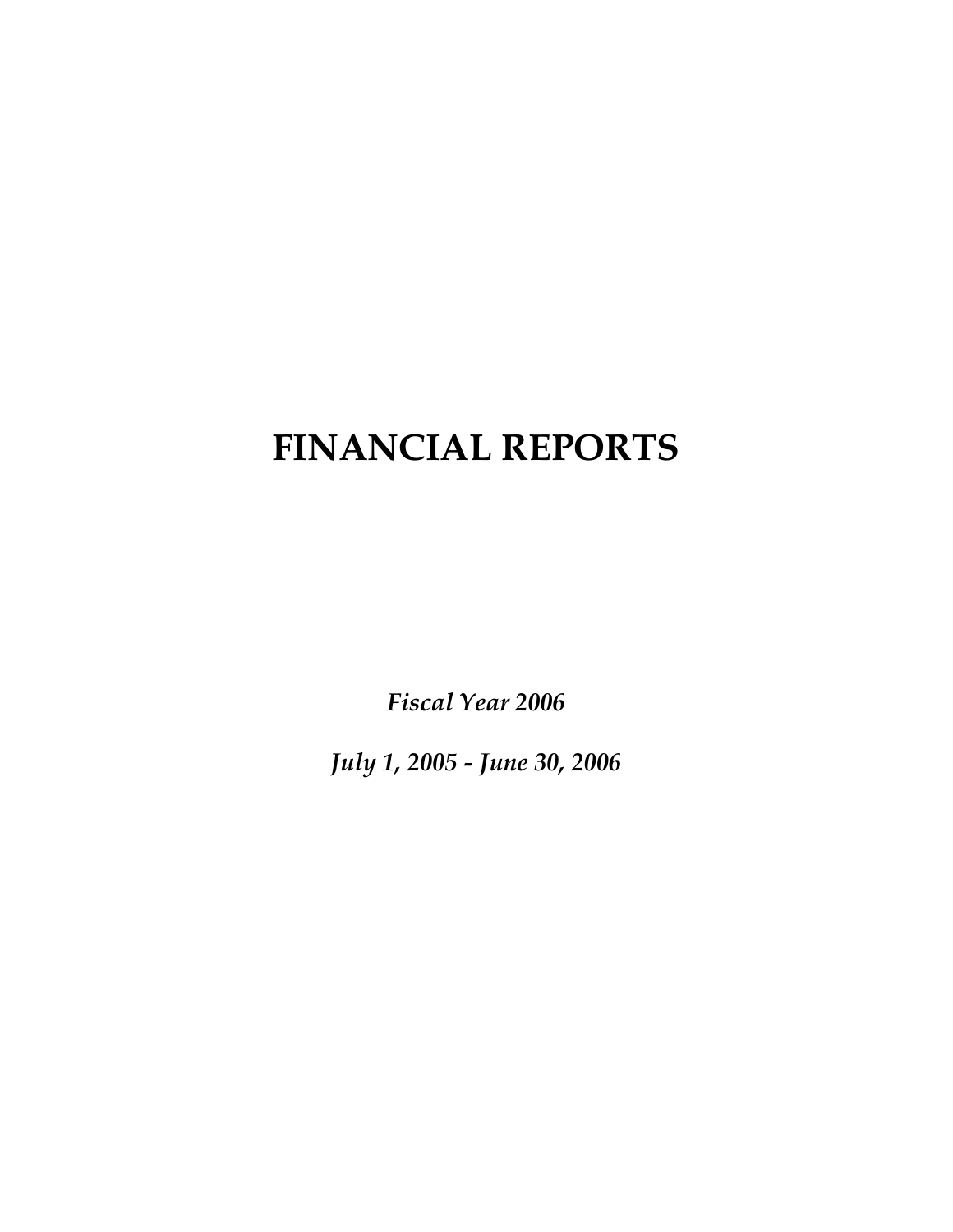

|                       | <b>FY 2004</b> | <b>FY 2005</b>   | <b>FY 2006</b> |
|-----------------------|----------------|------------------|----------------|
| <b>Property Taxes</b> | 36,021,439     | 38.094.358       | 42,390,677     |
| <b>Local Receipts</b> | 5,506,306      | 5,366,205        | 6,120,852      |
| State Aid             | 3,686,188      | 3,807,799        | 4,015,874      |
| <b>Other Sources</b>  | 1,958,683      | 2,419,315        | (1,055,575)    |
| <b>TOTAL REVENUES</b> | \$47,172,616   | 49,687,677<br>S. | \$51,471,828   |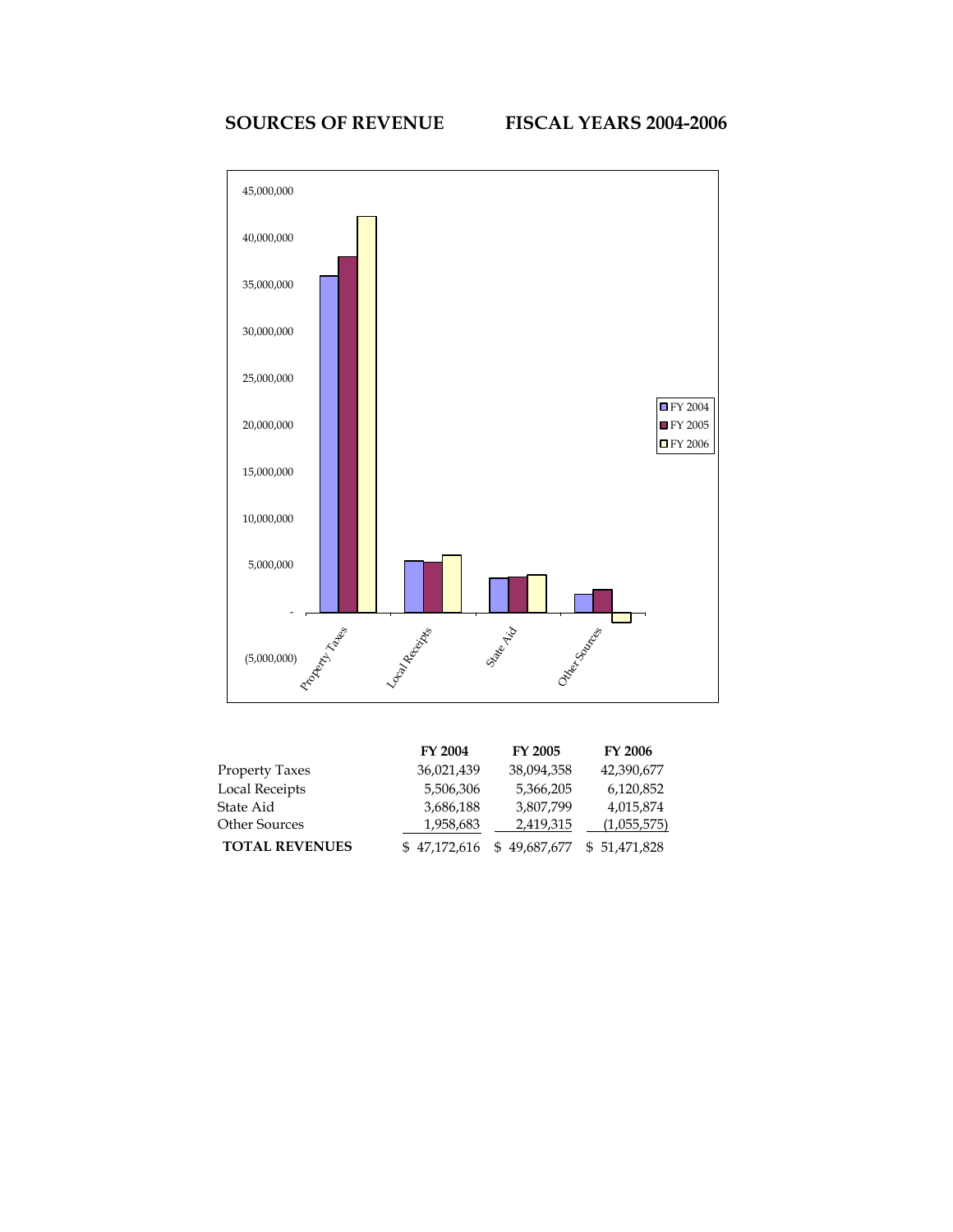# **DISTRIBUTION OF EXPENDITURES FISCAL YEARS 2004-2006**



|                                     |   | FY 2004    |   | FY 2005    |    | <b>FY 2006</b> |
|-------------------------------------|---|------------|---|------------|----|----------------|
| <b>School Expenses</b>              |   | 23,624,812 |   | 24,583,640 |    | 26,128,123     |
| Benefits, Insurance & Other         |   | 8,147,973  |   | 9,595,152  |    | 10,522,152     |
| Administration & Finance            |   | 2,151,889  |   | 2,063,265  |    | 5,107,613      |
| <b>Public Safety</b>                |   | 4,774,386  |   | 4,892,986  |    | 5,053,028      |
| Public Works (excl Water)           |   | 2,830,700  |   | 3,088,844  |    | 2,856,370      |
| Health & Human Services             |   | 688,240    |   | 821,472    |    | 870,060        |
| Culture & Leisure (excl Recreation) |   | 902,561    |   | 897,815    |    | 946,204        |
| Debt Service (Excluded Debt)        |   | 6,183,702  |   | 6,252,609  |    | 6,511,955      |
| <b>Total Expenditures</b>           | S | 49,304,263 | S | 52,195,783 | S. | 57,995,505     |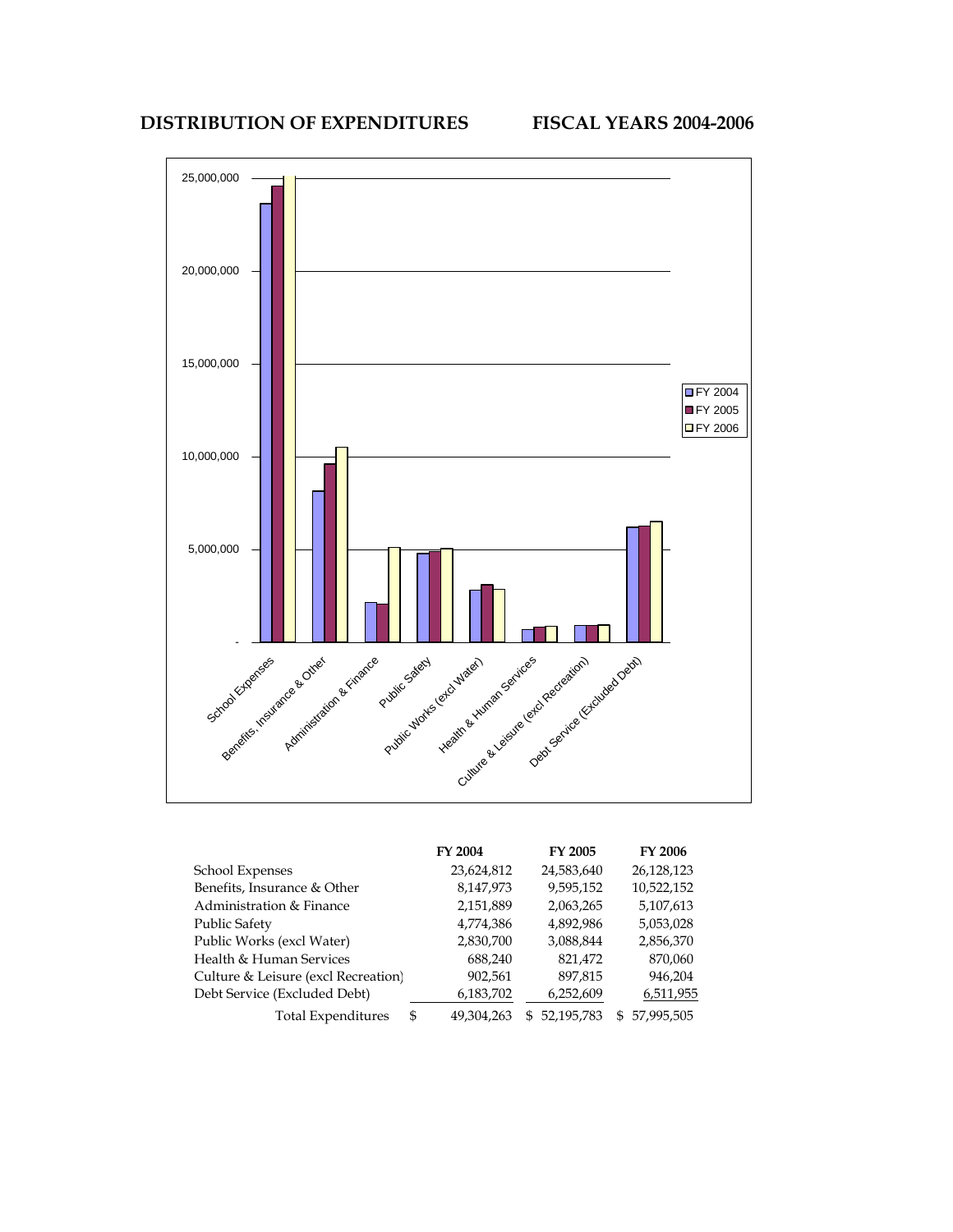# **REPORT OF THE BOARD OF ASSESSORS**

#### *Fiscal 2007 Valuation and Tax Rate*

- There were approximately 140 arm's length property sales in calendar year 2005. These sales formed the basis for the fiscal year 2007 assessments for Weston's approximately 3,500 residential parcels.
- The total assessed value of all taxable property in Weston was \$5,013,872,600. This was an increase of \$158,332,600 or 3.26% over the FY 2006 total assessed value of \$4,855,540,000.
- FY 2007 new growth, which is comprised of new construction, renovations and other improvements, was reported at \$142,764,170. Excluding new growth, the total assessed value increased by 0.31%.
- The tax rate for FY 2007 (which began on July 1, 2006) was set on November 30, 2006 at \$10.26 per \$1,000 of assessed value, up thirty-one cents from the \$9.95 tax rate in the previous fiscal year.

#### *Policies and Procedure*

- The role of the Board of Assessors is to establish the full fair market value of all properties in Town, using a mass appraisal methodology. The Board's policies and procedures are overseen by the Massachusetts Department of Revenue.
- The Assessors' office is required to inspect all parcels with new construction and also properties which have had other physical changes since last year. These inspections, along with additional inspections for verification of all sales for data accuracy, resulted in a total of 736 properties being inspected by the office staff.
- Weston's Board of Assessors revalues every property in town each year to reflect the full estimated fair market value, in compliance with the requirements of the Department of Revenue.
- On October 19, 2006 the Board of Assessors mailed to all residential property owners Impact Notices with the proposed new valuation of their property. The notice invited property owners, who may have had questions or concerns, to meet with the staff or Board members. These informal meetings were to discuss issues and concerns about their property valuations prior to the Board's finalization of the FY 2007 assessments. Approximately 70 meetings were held with individual property owners to discuss specific concerns about valuations.
- The FY 2007 assessments were finalized by the Board on November 9, 2006. The Board of Assessors received approval for the valuations on November 22, 2006 from the Department of Revenue.
- The Board continued the state mandated process of re-inspecting all property in town by extending the engagement of an independent appraisal firm, David L. Velluti and Associates. This year the appraisal firm inspected 751 properties.
- FY 2007 assessment information was added to the Town's website www.weston.org. Within the "Financial Information" section, there is now a listing, by street address, of all taxable properties in Town showing lot size, house size, year built, land assessment, building assessment and the total FY 2007 assessment.

# *Election results of the Board of Assessors*

- In May 2006, two members were re-elected to the Board of Assessors: ~ Gary C. Koger and Phyllis R. Kominz both ran unopposed and were re-elected to three year terms;
- At the May 16, 2006 meeting of the Board of Assessors, Gary Koger was re-elected Chairman.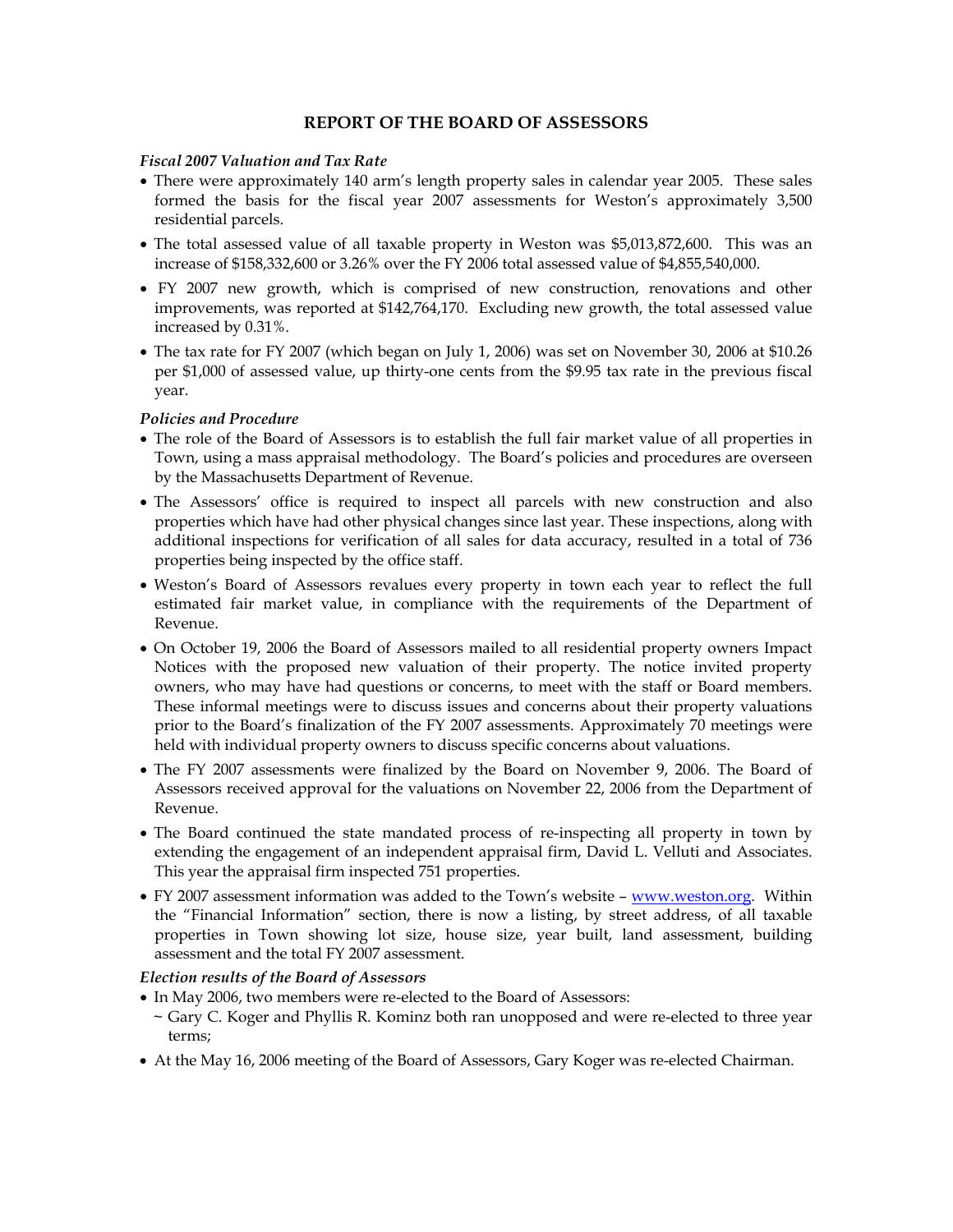The Board would like to take this opportunity to thank the Town Hall staff of Marjorie Cohen, Christopher Wilcock, and Eric Josephson for their continued outstanding assistance to the Board in the performance of its duties this past year.

#### **TABLE OF AGGREGATES**

Tallies are based upon the Property Type Classification Codes established by the Massachusetts Department of Revenue.

| <b>Dwelling Houses</b>           |                              | 3,340 |
|----------------------------------|------------------------------|-------|
| Multiple Dwelling Properties     |                              | 72    |
| Condominiums                     |                              | 171   |
| Non-Exempt Vacant Parcels        |                              | 184   |
| Accessory Land with Improvements |                              | 13    |
| Commercial properties            |                              | 52    |
| <b>Industrial Properties</b>     |                              | 2     |
| Parcels Classified under Ch. 61  | (Forest Management)          | 3     |
| Parcels Classified under Ch. 61A | (Agricultural/Horticultural) | 20    |
| Parcels Classified under Ch. 61B | (Recreational Use)           | 8     |
| <b>Exempt Parcels</b>            |                              | 338   |

# **PROPERTY EXEMPTED UNDER M.G.L., CHAPTER 59, SECTION 5, CLAUSE 3**

| Trustees of Boston College (Weston Observatory) | 3,591,900  |
|-------------------------------------------------|------------|
| Cambrige School, Inc.                           | 14,147,300 |
| Campion Residence & Renewal Center              | 35,846,300 |
| Margaret Gifford School                         | 6,355,400  |
| Golden Ball Tavern Trust                        | 3,264,500  |
| Her Majesty The Queen                           | 2,518,200  |
| Meadowbrook School of Weston                    | 10,687,000 |
| President & Fellows of Harvard University       | 17,061,700 |
| Red Barn Nursery School                         | 817,000    |
| Regis College                                   | 50,860,400 |
| Rivers Country Day School                       | 27,308,500 |
| Pope John XXIII Nat'l Seminary                  | 11,317,800 |
| <b>Wellesley Conservation Council</b>           | 622,000    |
| Weston Affordable Housing Foundation            | 1,854,100  |
| <b>Weston College</b>                           | 5,557,500  |
| <b>Weston Community Housing</b>                 | 8,134,600  |
| Weston Forest & Trail Assoc., Inc.              | 57,724,300 |
| Weston Open Space Assoc. Inc                    | 853,600    |
| Weston Scouts, Inc.                             | 620,000    |
| Weston Wing, Inc.                               | 502,100    |
|                                                 |            |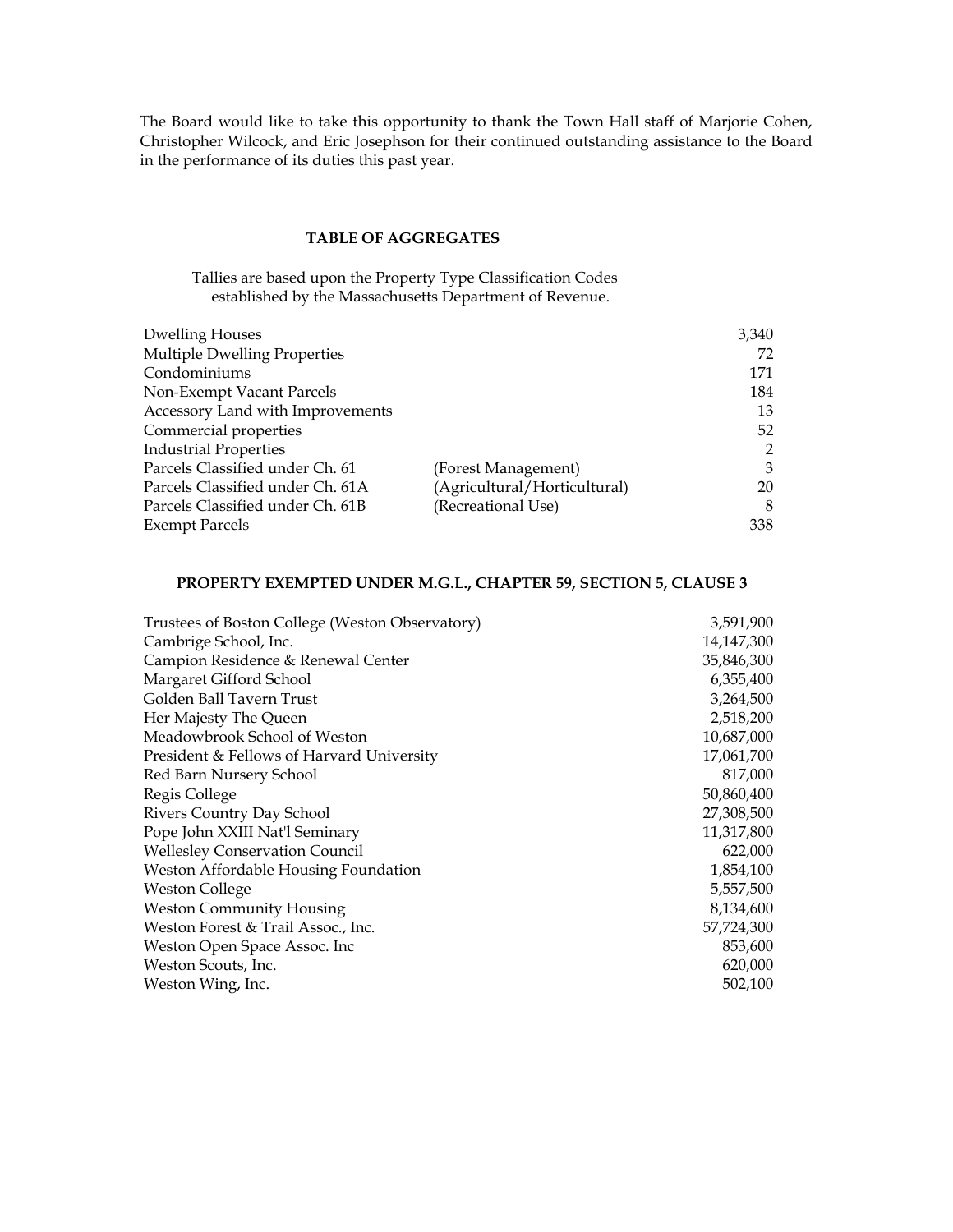#### **REPORT OF THE TREASURER/COLLECTOR**

The Treasurer/Collector's office is a member of the Finance Department. It is staffed by three full time employees in addition to the Treasurer/Collector. Senior Service members assist the office in busy times. The office is responsible for tax, assessment and general billings and collections, the issuing of transfer station decals and cash management.

Tax related duties and responsibilities focus on billing and collecting of real estate, personal property, motor vehicle excise and water usage fees. More than 25,000 tax and 8,000 water bills were mailed out resulting in over \$50 million dollars in revenues. The Community Preservation Fund generated over \$1,330,136 in revenue from local taxes and \$1,189,090 in 2005 State Matching Grant revenue to the town. Other tax related responsibilities include the processing of over 440 municipal lien certificates, tax refunds and the collection of delinquent taxes through tax takings and deputy collector services.

In addition to its tax related duties and responsibilities, the office is also responsible for receiving moneys from the Town's many departments, processing of payment checks for the Town expenditures, maintaining and reconciling over 46 bank and investment accounts, investing Town funds, borrowing short and long term funds, and distributing payroll checks and related taxes and benefits for more than 650 Town and School employees. Over 2,000 transfer station decals were issued this year.

Bonds issued during the year were:

| Date                                     | Amount        | Term     | Interest Rate |
|------------------------------------------|---------------|----------|---------------|
| February 1, 2006                         | 15,648,000.00 | 20 years | 3.988296%     |
| Short-term notes were issued as follows: |               |          |               |

| $$5,041,830$ @ 3.292646% |  | $$120,000 \ @ \ 3.90\%$ |  | $$700,000 \ @ \ 3.35\%$ |  |
|--------------------------|--|-------------------------|--|-------------------------|--|
|--------------------------|--|-------------------------|--|-------------------------|--|

|                                    |            |            | TREASURER'S CASH REPORT             |            |             |
|------------------------------------|------------|------------|-------------------------------------|------------|-------------|
|                                    | Amount     | Total      |                                     | Amount     | Total       |
| Cash Balance-June 30, 2005         | \$         | 30,603,164 |                                     |            |             |
| Property Tax                       | 48,506,798 |            | School Lunch Receipts-Revolving     | 966,525    |             |
| Motor Vehicle Excise Tax           | 2,460,755  |            | School Grants-Federal & State       | 1,965,560  |             |
| Payments in Lieu of Taxes          | 16,534     |            | School Gifts and Revolving Accounts | 805,227    |             |
| Municipal Lien Certificates        | 11,350     |            | Receipts Reserved for Appropiation  | 378,615    |             |
| <b>Interest and Charges</b>        | 685,187    |            | Town Grants-State                   | 173,381    |             |
| Departmental Fees                  | 816,658    |            | <b>Town Other Grants</b>            | 42,369     |             |
| Departmental Rents and Receivables | 986,296    |            | Town Gifts and Revolving Accounts   | 216,668    |             |
| Departmental Miscellaneous Revenue | 31,905     |            | <b>Insurance Recovery</b>           | 66,500     |             |
| Licenses                           | 22,496     |            | Recreation Enterprise Funds         | 973,336    |             |
| Permits                            | 992,903    |            | Community Preservation Fund         | 3,082,275  |             |
| State Revenue and Reimbursements   | 13,674,868 |            | Water Enterprise Fund               | 2,313,635  |             |
| Court Fines and Other Fines        | 105,365    |            | Capital Projects                    | 21,140,830 |             |
| Miscellaneous Revenue              | 13,721     |            | <b>Trust Funds Income</b>           | 1,052,139  |             |
| <b>Other Financing Sources</b>     | 75,285     |            | Change in Assets                    | 2,502,085  |             |
| Due to Other Agencies              | 1,149,919  |            | <b>Total Receipts</b>               | \$         | 105,518,463 |
| Highway-Chapter 90                 | 289,277    |            | Disbursements                       | \$         | 101,573,372 |
|                                    |            |            | Cash Balance - June 30, 2006        | \$         | 34.548.255  |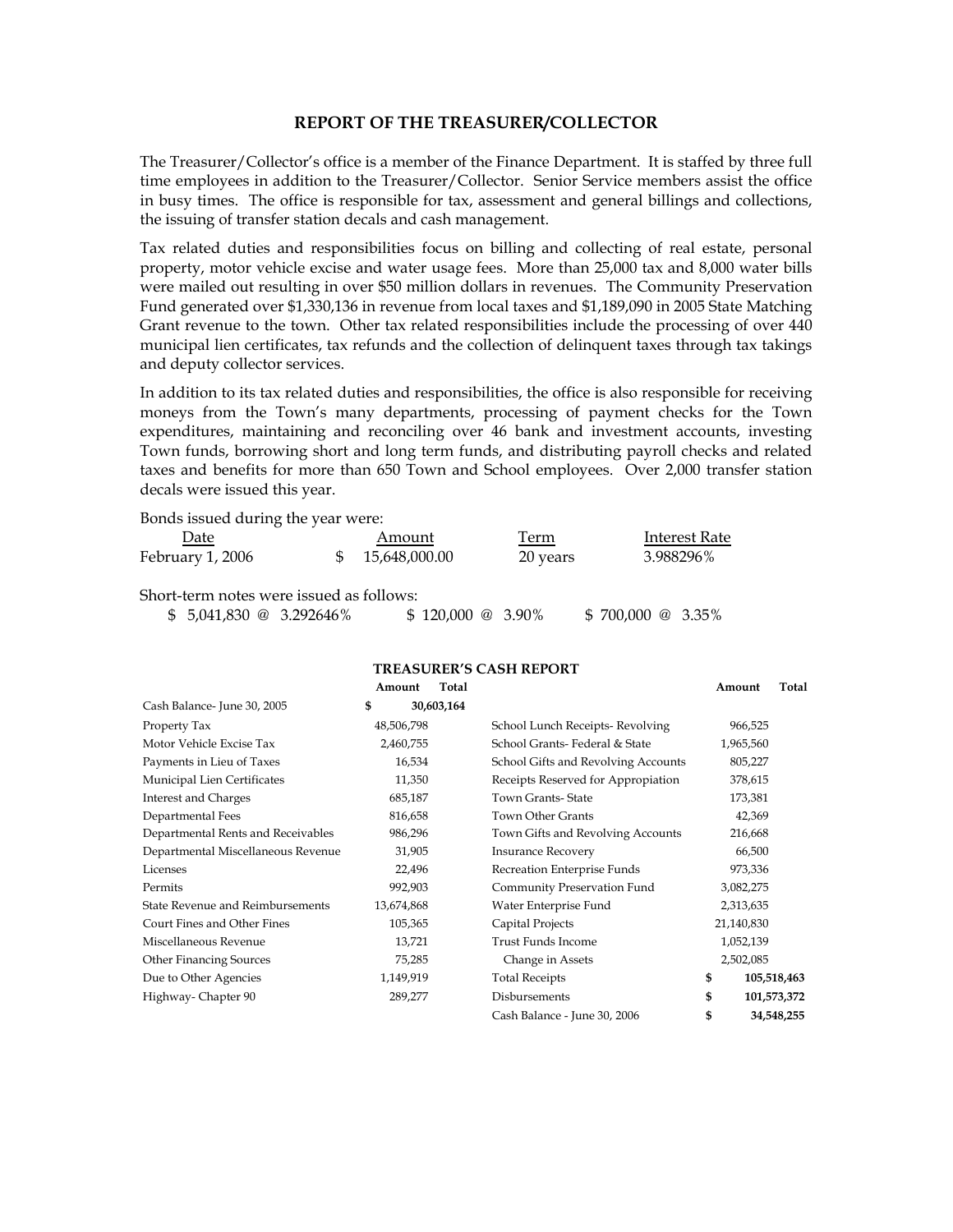# **REPORT OF THE COMMISSIONERS OF TRUST FUNDS**

The three elected Commissioners of Trust Funds are responsible for the investment of securities held in the funds listed below:

The principal value of the eleven funds combined, net of additions and distributions made during the year, was \$11,960,789 at the end of 2006. The comparable amount for the end of 2005 was \$10,045,600. There was a total of \$969,745 of unexpended income in the eleven funds at yearend 2006.

The stock market as measured by the S&P 500 delivered a strong year, rising 13.6%. Energy costs, interest rates, and the possibility of increasing inflation continue to be significant factors, but the most important determinant of performance will continue to be the economy and the earnings realized by the companies held in the portfolio.

The Commissioners have continued the investment philosophy of prior years: to keep the stock portion of the various trust fund portfolios fully invested in the common shares of outstanding companies which show a capacity for sustained earnings growth. The Commissioners expect that these companies as a group should be able to maintain their superior growth characteristics in the year to come and beyond.

|                                    | <b>Book Value</b>  |      | Market Value |
|------------------------------------|--------------------|------|--------------|
| Consolidated Trust Funds           | \$<br>2,423,176.00 | - \$ | 2,925,214.00 |
| Well Litigation Settlement Fund    | 2,021,085          |      | 2,754,537    |
| Weston Public Schools Fund         | 169,283            |      | 185,235      |
| Josiah Smith Tavern Fund           | 210,651            |      | 288,829      |
| Noyes Library Fund                 | 2,755,256          |      | 3,457,475    |
| Ben Sandalls Memorial Fund         | 85,802             |      | 88,603       |
| J. Naughton Scholarship Fund       | 12,779             |      | 15,751       |
| Rosamond Sears Library Fund        | 459,408            |      | 736,320      |
| Gladwell Library Fund              | 466,554            |      | 525,401      |
| Elizabeth Paine Library Fund       | 688,783.00         |      | 817,552.00   |
| Ella McNutt Morse Scholarship Fund | 149,094.00         |      | 167,714.00   |
|                                    |                    |      |              |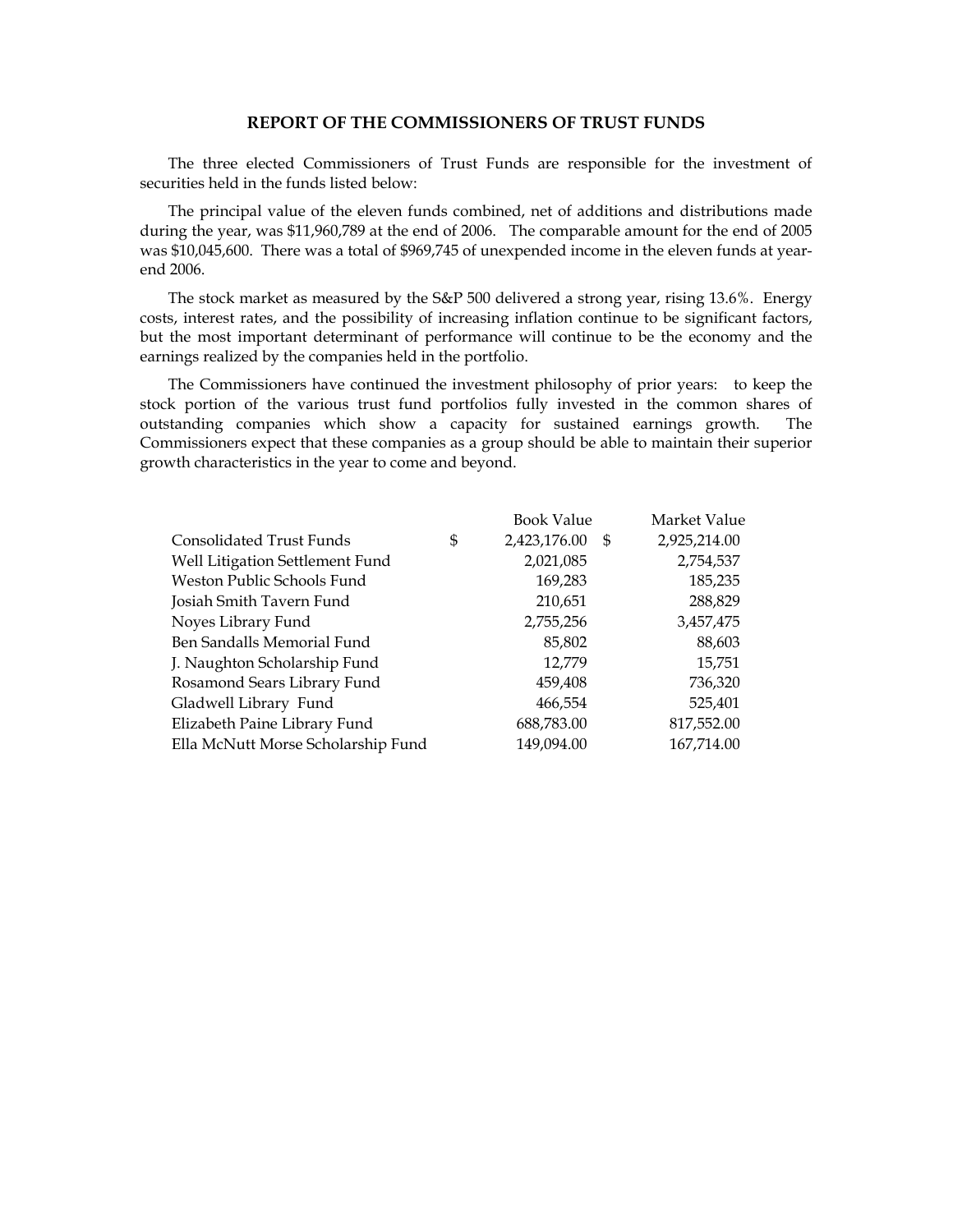# **REPORT OF THE TOWN ACCOUNTANT**

# **BALANCE SHEET - JUNE 30, 2006**

#### **GENERAL FUND**

| <b>Operating Cash</b><br>Petty Cash Reserve |                               |               | 8,599,365.33<br>4,170.00 |
|---------------------------------------------|-------------------------------|---------------|--------------------------|
| <b>Accounts Receivable:</b>                 |                               |               |                          |
| Taxes:                                      |                               |               |                          |
| <b>Personal Property</b>                    |                               |               |                          |
| <b>Prior Years</b>                          | 1,374.99                      |               |                          |
| Levy of 2001                                | 713.18                        |               |                          |
| Levy of 2002                                | 267.70                        |               |                          |
| Levy of 2003                                | 254.77                        |               |                          |
| Levy of 2004                                | 280.43                        |               |                          |
| Levy of 2005                                | ÷,                            |               |                          |
| Levy of 2006                                | 505.03                        |               |                          |
| Levy of 2007                                | (25, 562.92)                  | (22, 166.82)  |                          |
| <b>Real Estate</b>                          |                               |               |                          |
| Levy of 2005                                | 3,574.70                      |               |                          |
| Levy of 2006                                | 434,536.89                    |               |                          |
| Levy of 2007                                | (1,084,842.42)                | (646,730.83)  | (668, 897.65)            |
|                                             |                               |               |                          |
| Provision for Overlay - Prior Yrs           |                               | 274.10        |                          |
| Provision for Overlay - 2001                |                               | 86.56         |                          |
| Provision for Overlay - 2002                |                               |               |                          |
| Provision for Overlay - 2003                |                               | (14,309.16)   |                          |
| Provision for Overlay - 2004                |                               | (22,043.88)   |                          |
| Provision for Overlay - 2005                |                               | (135, 476.48) |                          |
| Provision for Overlay - 2006                |                               | (257, 817.96) |                          |
| Provision for Overlay - 2007                |                               |               | (429, 286.82)            |
| Tax Liens Receivable                        |                               |               | 244,645.83               |
| Deferred Tax Liens                          |                               |               | 494,938.71               |
| Motor Vehicle & Trailer Excise:             |                               |               |                          |
| <b>Prior Year Levies</b>                    |                               | 18,976.68     |                          |
| Levy of 2001                                |                               | 3,349.28      |                          |
| Levy of 2002                                |                               | 1,844.39      |                          |
| Levy of 2003                                |                               | 2,681.69      |                          |
| Levy of 2004                                |                               | 4,896.05      |                          |
| Levy of 2005                                |                               | 16,094.34     |                          |
| Levy of 2006                                |                               | 28,220.80     | 76,063.23                |
| Departmental:                               |                               |               |                          |
| <b>Town Property Rentals</b>                |                               | 1,447.74      |                          |
| Board of Health                             |                               | 2,218.00      |                          |
| <b>Brook School Rental Receivable</b>       |                               | (40.00)       |                          |
| Mass Turnpike Authority                     |                               | 6,301.40      |                          |
| Ambulance Receivable                        |                               | 297,314.79    |                          |
| <b>Emergency Fees Receivable</b>            |                               | 2,100.00      |                          |
| <b>School Department</b>                    |                               | 3,131.00      | 312,472.93               |
| <b>Total Assets</b>                         |                               |               | 8,633,471.56             |
|                                             |                               |               |                          |
| Liabilities                                 | LIABILITIES AND FUND BALANCES |               |                          |
|                                             |                               |               |                          |

| Warrants Payable       | 466.083.19   |
|------------------------|--------------|
| <b>Accrued Payroll</b> | 1.198.699.21 |
| Payroll Withholding    | 53.068.10    |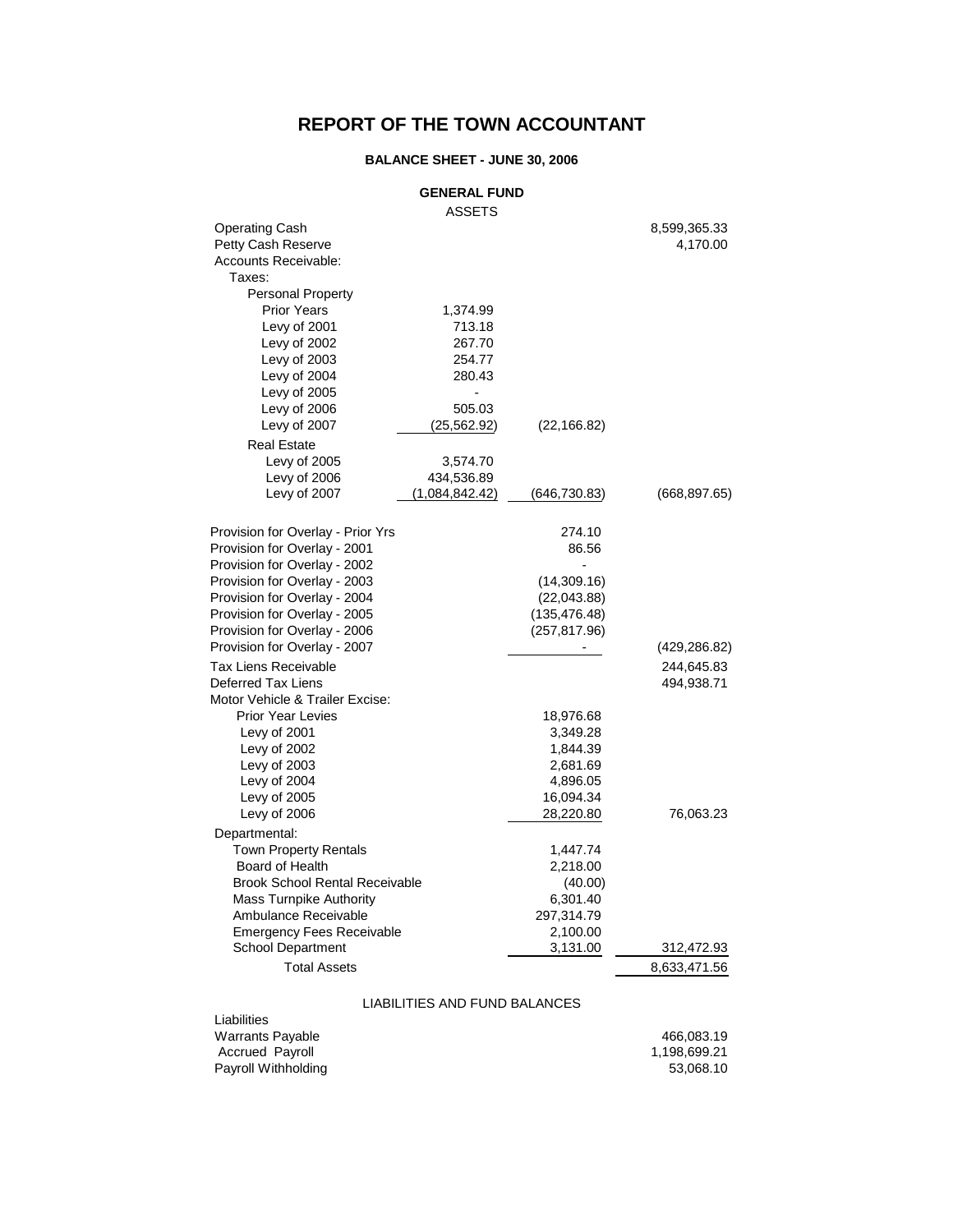| Deferred Revenue<br>Real Estate/Personal Property Tax<br>Deferred Rev Deferred taxes<br>Deferred Tax Liens<br>Motor Vehicle Excise Taxes<br>Departmental | (1,098,184.47)<br>244,645.83<br>494,938.71<br>76,063.23<br>312,472.93 |              |
|----------------------------------------------------------------------------------------------------------------------------------------------------------|-----------------------------------------------------------------------|--------------|
| Subtotal - Deferred Revenue<br><b>Other Liabilities</b>                                                                                                  |                                                                       | 29,936.23    |
| <b>Total Liabilities</b>                                                                                                                                 |                                                                       | 1,747,786.73 |
| Reserve for Encumbrance Carryovers                                                                                                                       |                                                                       | 265,300.89   |
| Reserve for Expenditures                                                                                                                                 |                                                                       | 1,200,000.00 |
| Continuing Appropriation-c/fwd                                                                                                                           |                                                                       | 958,446.56   |
| Taxes recd for subsequent year                                                                                                                           |                                                                       | 1,110,405.34 |
| Undesignated Fund Balance                                                                                                                                |                                                                       | 3,351,532.04 |
| <b>Total Fund Balances</b>                                                                                                                               |                                                                       | 6,885,684.83 |
| <b>Total Liabilities and Fund Balances</b>                                                                                                               |                                                                       | 8,633,471.56 |
| <b>AGENCY FUNDS</b>                                                                                                                                      |                                                                       |              |
| <b>ASSETS</b>                                                                                                                                            |                                                                       |              |
| Cash                                                                                                                                                     |                                                                       | 1,069,105.84 |
| Cash -Student Activity - High School                                                                                                                     |                                                                       | 113,702.61   |
| Cash-Student Actvity - Middle                                                                                                                            |                                                                       | 18,545.64    |
| Off Duty Details & ambulance receivable-net                                                                                                              |                                                                       | 26,657.94    |
| <b>Total Assets</b>                                                                                                                                      |                                                                       | 1,228,012.03 |
| LIABILITIES AND FUND BALANCES<br><b>Warrants Payable</b>                                                                                                 |                                                                       |              |
| Fund Balances:                                                                                                                                           |                                                                       |              |
| Due to school student-activity accts                                                                                                                     | 132,248.25                                                            |              |
| Tailings                                                                                                                                                 | 78,889.14                                                             |              |
| <b>Conservation Consulting Deposits</b>                                                                                                                  | 21,435.00                                                             |              |
| Security & Developer Deposits                                                                                                                            | 995,439.64                                                            |              |
| <b>Total Liabilities and Fund Balances</b>                                                                                                               |                                                                       | 1,228,012.03 |
| <b>GENERAL STABILIZATION FUND</b><br><b>ASSETS</b>                                                                                                       |                                                                       |              |
| Cash                                                                                                                                                     |                                                                       | 104,553.30   |
| <b>Total Assets</b>                                                                                                                                      |                                                                       | 104,553.30   |
|                                                                                                                                                          |                                                                       |              |
| LIABILITIES AND FUND BALANCE                                                                                                                             |                                                                       |              |
| <b>Fund Balance</b>                                                                                                                                      |                                                                       | 104,553.30   |
| <b>Total Liabilities and Fund Balance</b>                                                                                                                |                                                                       | 104,553.30   |
| BROOK SCHOOL APARTMENTS REPAIRS STABILIZATION FUND                                                                                                       |                                                                       |              |
| <b>ASSETS</b>                                                                                                                                            |                                                                       |              |
| Cash                                                                                                                                                     |                                                                       | 89,669.02    |
| <b>Total Assets</b>                                                                                                                                      |                                                                       | 89,669.02    |
| LIABILITIES AND FUND BALANCE                                                                                                                             |                                                                       |              |
| <b>Fund Balance</b>                                                                                                                                      |                                                                       | 89,669.02    |
| <b>Total Liabilities and Fund Balance</b>                                                                                                                |                                                                       | 89,669.02    |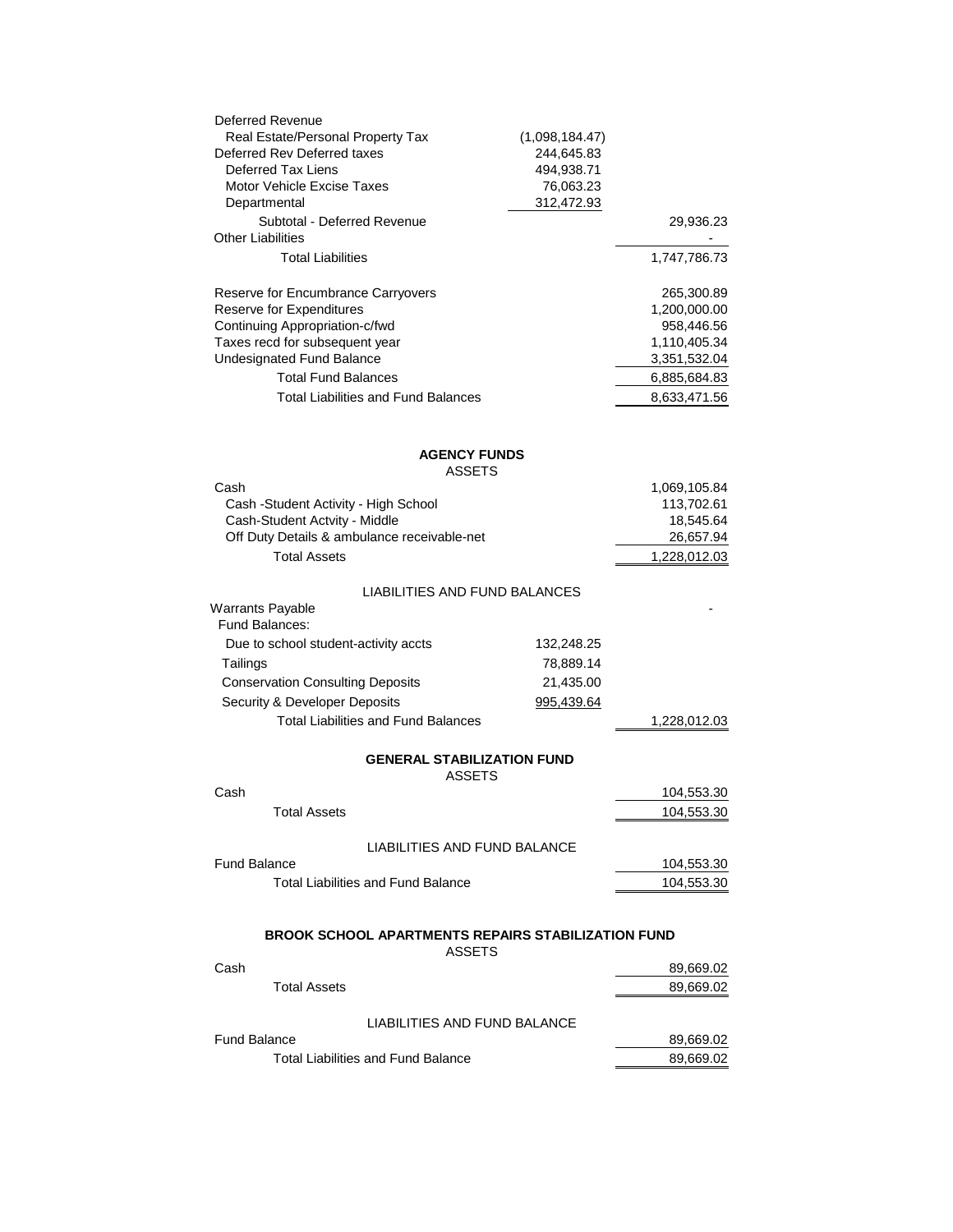| <b>POST EMPLOYMENT BENEFITS STABILIZATION FUND</b> |
|----------------------------------------------------|
| <b>ASSETS</b>                                      |

| ,,,,,,,,,                          |           |
|------------------------------------|-----------|
| Cash                               | 10,402.43 |
| <b>Total Assets</b>                | 10,402.43 |
| LIABILITIES AND FUND BALANCE       |           |
|                                    |           |
| <b>Fund Balance</b>                | 10,402.43 |
| Total Liabilities and Fund Balance | 10,402.43 |

#### **RECEIPTS RESERVED FOR APPROPRIATION**

|      |              | <b>ASSETS</b> |            |
|------|--------------|---------------|------------|
| Cash |              |               | 555.979.64 |
|      | Total Assets |               | 555,979.64 |

| LIABILITIES AND FUND BALANCES              |            |            |
|--------------------------------------------|------------|------------|
| <b>Warrants Payable</b>                    |            | 27.77      |
| Fund Balances:                             |            |            |
| Sale of Land                               | 3,600.00   |            |
| <b>Wetlands Protection</b>                 | 15.722.52  |            |
| Sale of Cemetery Lots                      | 91.599.23  |            |
| Accrued Income-Well Litigation             | 238,359.67 |            |
| <b>Fire Department Easement</b>            | 10,000.00  |            |
| <b>Bond Premiums Reserve</b>               | 65,767.12  |            |
| Church St/Coldstream Land                  | 129,528.88 |            |
| Insurance Recovery over 20K                | 1,374.45   | 555,951.87 |
| <b>Total Liabilities and Fund Balances</b> |            | 555.979.64 |

#### **CHAPTER 90 HIGHWAY FUND**

ASSETS

| Cash |                                           |                          |
|------|-------------------------------------------|--------------------------|
|      | <b>Total Assets</b>                       |                          |
|      | LIABILITIES AND FUND BALANCE              |                          |
|      | <b>Total Liabilities and Fund Balance</b> | $\overline{\phantom{0}}$ |
|      |                                           |                          |

#### **HEALTH TRUST FUND** ASSETS

| Cash                               | 1,138,086.43 |
|------------------------------------|--------------|
| Total Assets                       | 1,138,086.43 |
|                                    |              |
| LIABILITIES AND FUND BALANCE       |              |
| <b>Fund Balance-Health Trust</b>   | 1.138.086.43 |
| Total Liabilities and Fund Balance | 1,138,086.43 |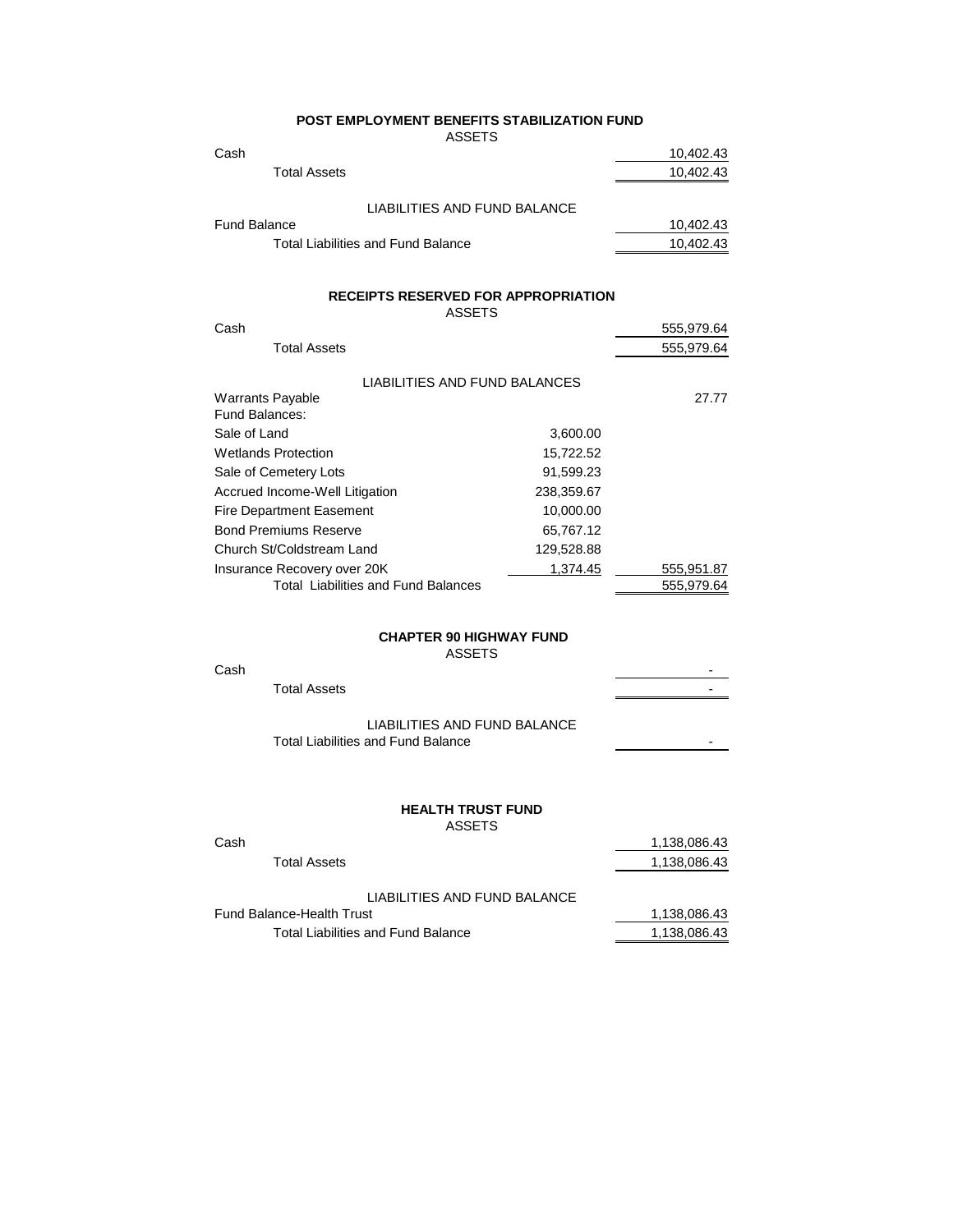**GIFTS AND GRANTS** ASSETS

| Cash                                                                |                    | 521,973.69 |
|---------------------------------------------------------------------|--------------------|------------|
| <b>Total Assets</b>                                                 |                    | 521,973.69 |
|                                                                     |                    |            |
| LIABILITIES AND FUND BALANCES                                       |                    |            |
| <b>Warrants Payable</b>                                             |                    | 33,622.87  |
| <b>Total Liabilities</b>                                            |                    | 33,622.87  |
|                                                                     |                    |            |
| Affordable Housing revolving                                        | 1,920.46           |            |
| Affordable House Monitoring                                         | 25,690.00          |            |
| Riverside / Liberty Mutual Gifts                                    | 50,000.00          |            |
| Alcohol & Drug Education                                            | 75.00              |            |
| Board of Health - Flu Clinic Revol                                  | 2,854.60           |            |
| <b>Brook School Maintenance</b>                                     | 48,896.46          |            |
| Ambulance Gifts                                                     | 303.50             |            |
| <b>COA Program Gifts</b>                                            | 8,203.48           |            |
| <b>COA Miscellaneous Gifts</b>                                      | 20,220.23          |            |
| <b>COA Transportation</b>                                           | 3,371.99           |            |
| Library, General Purposes                                           | 92,688.74          |            |
| Library, Madelyn Wetmore                                            | 494.00             |            |
| Library, Materials Replacement                                      | 6,850.20           |            |
| Library, Misc. Gifts                                                | 3,040.00           |            |
| Library Rental                                                      | 2,290.00           |            |
| Memorial Flags--9/11                                                | 727.65             |            |
| Insurance Recovery Revolving                                        | 32,323.64          |            |
| <b>Mobile Data Terminal</b>                                         | 673.50             |            |
| Recreation - Cambridge Trust Band Concert                           | 633.17             |            |
| <b>Recycling Consultant Gift</b>                                    | 600.00             |            |
| <b>Recycling Education Gifts</b>                                    | 79.30              |            |
| <b>Community Center Gifts</b>                                       | (2,505.91)         |            |
| Fire Misc. Equip. Gifts                                             | 2,176.91           |            |
| Parks - George Bates Gift                                           | 2,000.00<br>300.00 |            |
| Traffic Advisory Comm. Gifts<br><b>Historical Markers Revolving</b> | 557.50             |            |
| <b>Historical Commission Gifts</b>                                  | 311.45             |            |
| Police Misc. & Computer Gifts                                       | 3,648.56           |            |
| J.Smith Tavern Revolving                                            | 6,044.96           |            |
| Tavernside Park (Rec) Gift                                          | 1,500.00           |            |
| Town Buildings Rental Revolving                                     | (1,779.75)         |            |
| Volleyball Improvement Gifts                                        | 4,371.09           |            |
| School Property - Rest                                              | 8,324.21           |            |
| <b>School Buses</b>                                                 | 1,271.10           |            |
| Landscaping & Lawnmower                                             | 600.00             | 328,756.04 |
| Grants:                                                             |                    |            |
| <b>Bullet Proof Vest F-T-S</b>                                      | (2,947.39)         |            |
| Arts Lottery (Cultural Council)                                     | 1,586.49           |            |
| <b>COA Formula Grant</b>                                            |                    |            |
| Police Drug Task Force                                              | 2,494.73           |            |
| <b>Community Policing</b>                                           | 16,833.84          |            |
| Police Watch Your Car                                               | 75.00              |            |
| Fire -Operation Safety                                              | (368.27)           |            |
| Fire Grant, School Safety                                           | 152.59             |            |
| <b>Fire-Civil Defense</b>                                           | 250.00             |            |
| Fire-2005 Fire Grant                                                | 22,031.69          |            |
| Board of Health - Other                                             | 20.00              |            |
| Law Enforcement Trust                                               | 9,600.57           |            |
| Drug Task Force                                                     | 2,494.73           |            |
|                                                                     |                    |            |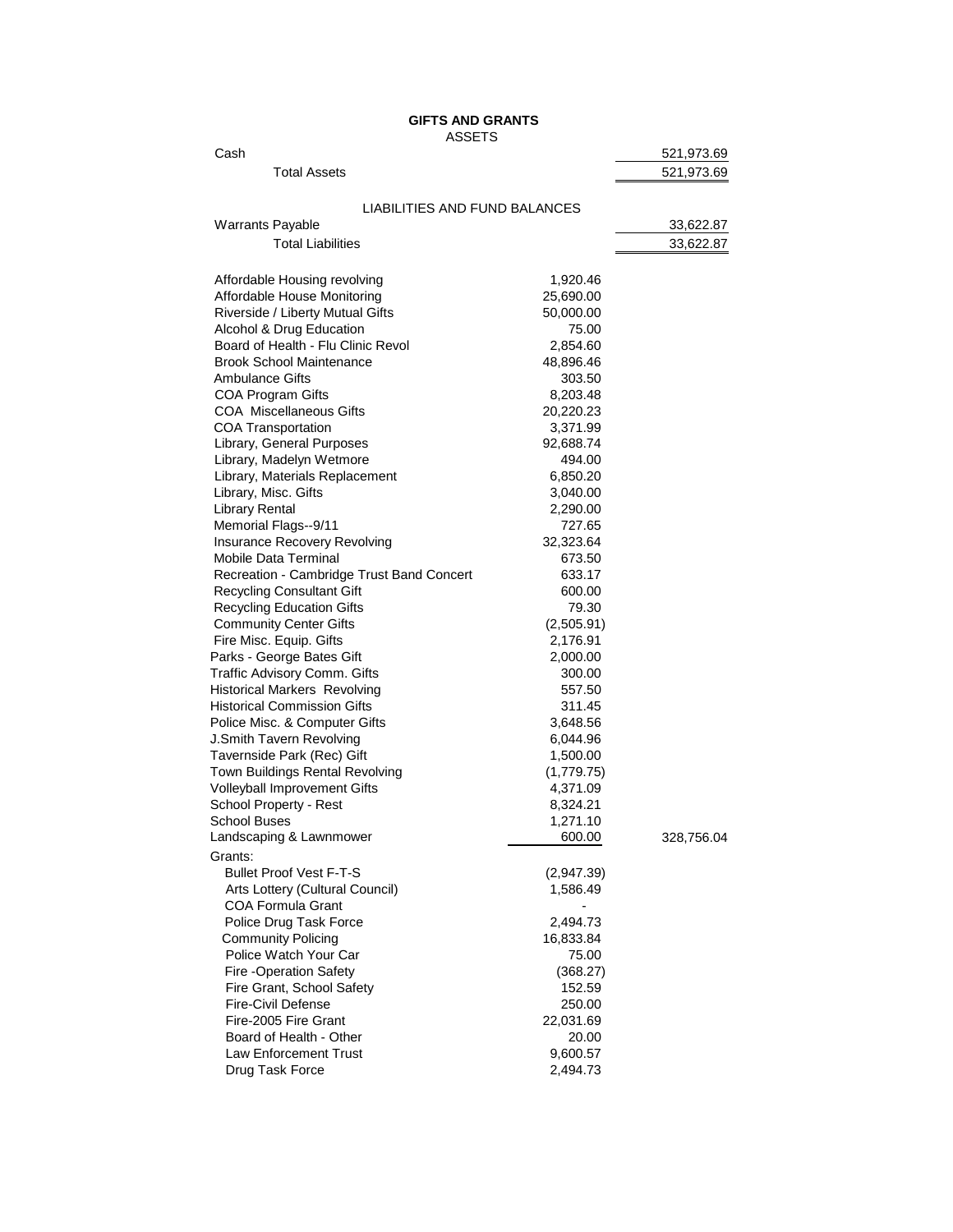| Library Incentive                          | 33,901.20  |            |
|--------------------------------------------|------------|------------|
| Library Metrowest Rep. Sys.                | 5,310.39   |            |
| <b>Library Municipal Equalization</b>      | 16,043.38  |            |
| Library Non-Resident Circulation           | 25,432.88  |            |
| Fire - Local Preparedness Grant            | (6,312.66) |            |
| <b>MWRA Fire Rescue Team</b>               | 232.97     |            |
| <b>MWRA Fire Dept. Equipment</b>           | 617.22     |            |
| <b>MWRA Fire Surface Rescue</b>            | 291.13     |            |
| <b>MWRA Fire Training</b>                  | 26.00      |            |
| <b>MWRA Fire Dept. Liaison</b>             | 2,378.84   |            |
| <b>MWRA Tree Replacement</b>               | 23,401.27  |            |
| MWRA Engineering & Tech Asst               | 6.048.18   | 159,594.78 |
| <b>Total Fund Balances</b>                 |            | 488,350.82 |
| <b>Total Liabilities and Fund Balances</b> |            | 521.973.69 |

# **SPECIAL SCHOOL FUNDS**

ASSETS Cash 770,260.12

| <b>Total Assets</b>               |              | 770,260.12 |
|-----------------------------------|--------------|------------|
| LIABILITIES AND FUND BALANCES     |              |            |
| <b>Warrants Payable</b>           |              | 15,807.34  |
| <b>Total Liabilities</b>          |              | 15,807.34  |
| School Lunch Fund                 |              | 220,814.77 |
| School Gifts/Revolving:           |              |            |
| <b>Athletic Revolving</b>         | 21,952.74    |            |
| Lost & Damaged Books Revolving    | 38,033.66    |            |
| <b>Student Activity Revolving</b> | 8,116.17     |            |
| Music Revolving                   | 18,523.89    |            |
| Drama Revolving                   | 5,565.13     |            |
| Non Resident Tuition Revolving    | 5,025.62     |            |
| Guidance Revolving                | 8,280.46     |            |
| <b>School Gifts</b>               | 54,730.39    |            |
| <b>METCO</b> Transportation Gift  | 18,900.00    |            |
| Integrated Preschool Program      | 159,580.05   |            |
| <b>Sdtudent Field Trips</b>       | (16, 586.92) |            |
| <b>School Facilities Rental</b>   | 3,558.42     |            |
| Maelstrom                         | 152.00       |            |
| Student Activities - NEWA         | 11,272.50    |            |
| Encumbrances                      | 464.67       | 337,568.78 |
| Grants:                           |              |            |
| Title VI Chapter II               | 2,695.96     |            |
| Parent Involvement                | 51.55        |            |
| <b>IEP Training</b>               | 803.51       |            |
| <b>Presidential Math</b>          | 1,705.47     |            |
| Academic State                    | 6,780.00     |            |
| Special Education 252             | 23,497.51    |            |
| <b>Advanced Placement</b>         | 86.63        |            |
| Keyspan Gift (Buses)              | 15,000.00    |            |
| 2000 Induction/Mentor             | 109.30       |            |
| Health - Smoking Cessation        | 10,480.97    |            |
| <b>METCO Special</b>              | 59,746.68    |            |
| Safe Schools                      | 67.17        |            |
| Mass. Dept. of Sci. & Math        | 6,397.98     |            |
| Drug Free Schools                 | 4,333.93     |            |
| <b>Class Size Reduction</b>       | (3,000.00)   |            |
|                                   |              |            |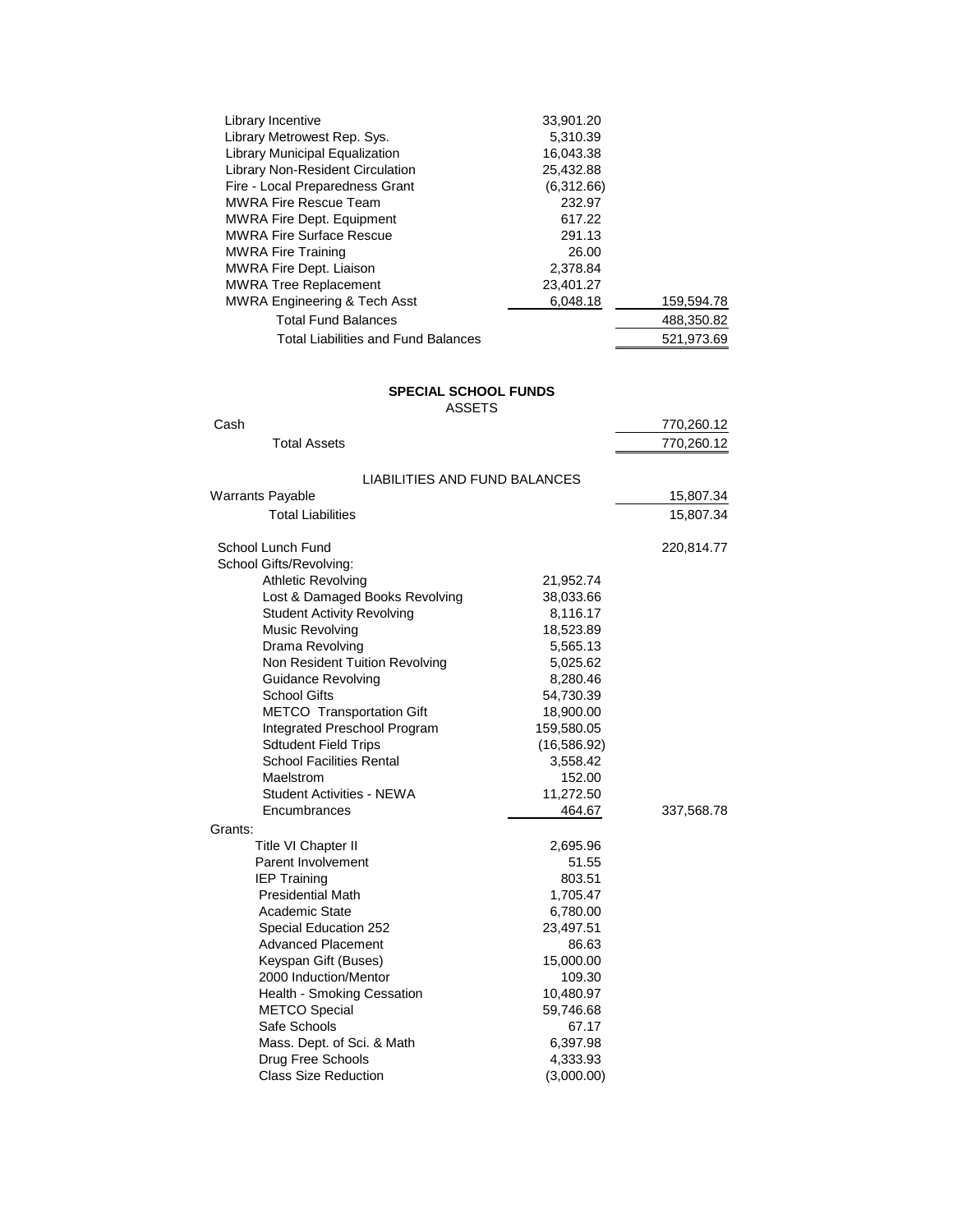| Academic Support                    | 3,000.00     |            |
|-------------------------------------|--------------|------------|
| Title V                             | 1,672.62     |            |
| <b>Teacher Quality</b>              | 217.44       |            |
| <b>Mental Health Support</b>        | 1.67         |            |
| FY06 METCO Racial Imbalance         | 37,851.44    |            |
| FY06 Title 1                        | (11,989.21)  |            |
| <b>FY06 Teacher Quality</b>         | (6,832.35)   |            |
| FY06 Title IV-331                   | 1,714.00     |            |
| FY06 IDEA - PS 240                  | 44,517.39    |            |
| FY06 Early Childhood                | (14, 840.00) |            |
| FY06 SPED IMPR                      | 984.57       |            |
| FY06 SPED Program                   | 700.00       |            |
| <b>Toyota Science Tapestry</b>      | 10,315.00    | 196,069.23 |
| <b>Total Fund Balances</b>          |              | 754,452.78 |
| Total Liabilities and Fund Balances |              | 770,260.12 |

# **STATE SPECIAL EDUCATION REIMBURSEMENT PROGRAM FUND**

ASSETS

| Cash                                      | 29,257.65 |
|-------------------------------------------|-----------|
| Total Assets                              | 29,257.65 |
| LIABILITIES AND FUND BALANCE              |           |
| Fund Balance                              | 29,257.65 |
| <b>Total Liabilities and Fund Balance</b> | 29,257.65 |

#### **RECREATION ENTERPRISE FUND**

ASSETS

| Cash                                       |                               | 312,740.02 |
|--------------------------------------------|-------------------------------|------------|
| <b>Total Assets</b>                        |                               | 312,740.02 |
|                                            | LIABILITIES AND FUND BALANCES |            |
| Warrants Payable                           |                               | 54,530.82  |
| <b>Reserved for Encumbrances</b>           | 43,357.00                     |            |
| <b>Reserved for Expenditures</b>           | 157,230.00                    |            |
| Undesignated Fund Balance                  | 57,622.20                     |            |
| <b>Total Fund Balances</b>                 |                               | 258,209.20 |
| <b>Total Liabilities and Fund Balances</b> |                               | 312,740.02 |

#### **COMMUNITY PRESERVATION FUND**

| Cash                      |              | 6,694,140.39 |
|---------------------------|--------------|--------------|
| Surcharge Receivable 2007 | (29, 856.57) |              |
| Surcharge Receivable 2006 | 10,496.15    |              |
| Surcharge TT Liens 2002   | 42.88        |              |
| Surcharge TT Liens 2003   | 334.88       |              |
| Surcharge TT Liens 2004   | 373.17       |              |
| Surcharge TT Liens 2005   | 1,525.72     |              |
| Surcharge TT Liens2006    | 2,014.71     | (15,069.06)  |
| <b>Total Assets</b>       |              | 6,679,071.33 |
|                           |              |              |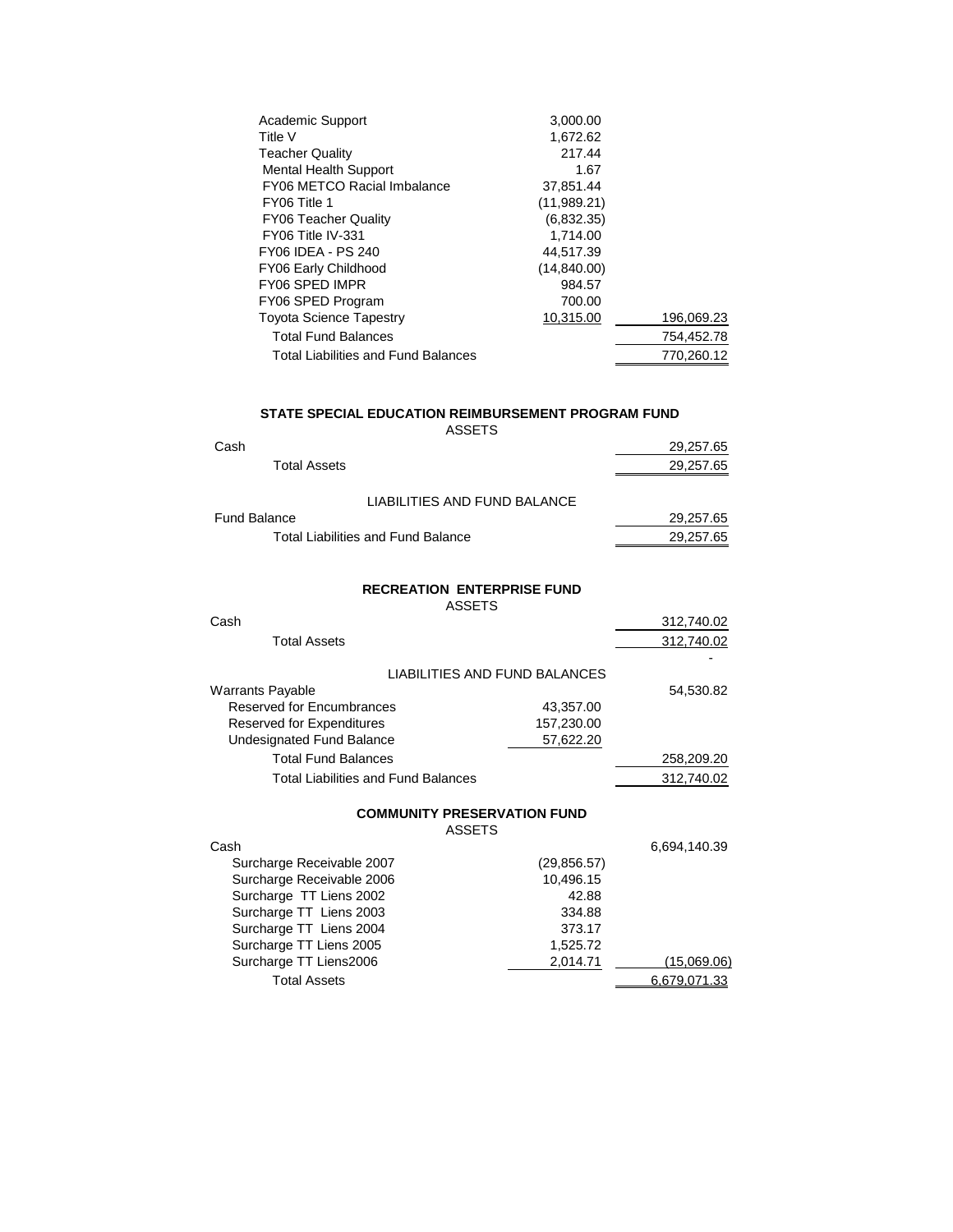|                                       | LIABILITIES AND FUND BALANCES |              |
|---------------------------------------|-------------------------------|--------------|
| Warrants Payable                      | 12,956.44                     |              |
| Deferred Revenue - Surcharge          | (19,360.42)                   |              |
| Deferred Revenue - Surcharge TT Liens | 4,291.36                      | (2, 112.62)  |
| Reserved for Encumbrances             |                               |              |
| Available for Appropr.                | 5,087,412.92                  |              |
| Open Space Reserve                    | 58,874.05                     |              |
| Historic Resources Resv.              | 1,348,405.53                  |              |
| Community Housing Resv.               | 186,491.45                    |              |
| <b>Total Fund Balances</b>            |                               | 6,681,183.95 |
| Total Liabilities and Fund Balances   |                               | 6.679.071.33 |

#### **WATER ENTERPRISE FUND**

| 544,498.39   |
|--------------|
|              |
|              |
|              |
|              |
|              |
|              |
| 144,469.14   |
|              |
|              |
|              |
|              |
|              |
| 400,029.25   |
| 544,498.39   |
|              |
|              |
|              |
|              |
| 7,797,638.40 |
|              |
|              |
| 89,122.04    |
|              |
|              |
|              |
|              |
|              |
|              |
|              |
|              |
|              |
|              |
|              |
|              |
|              |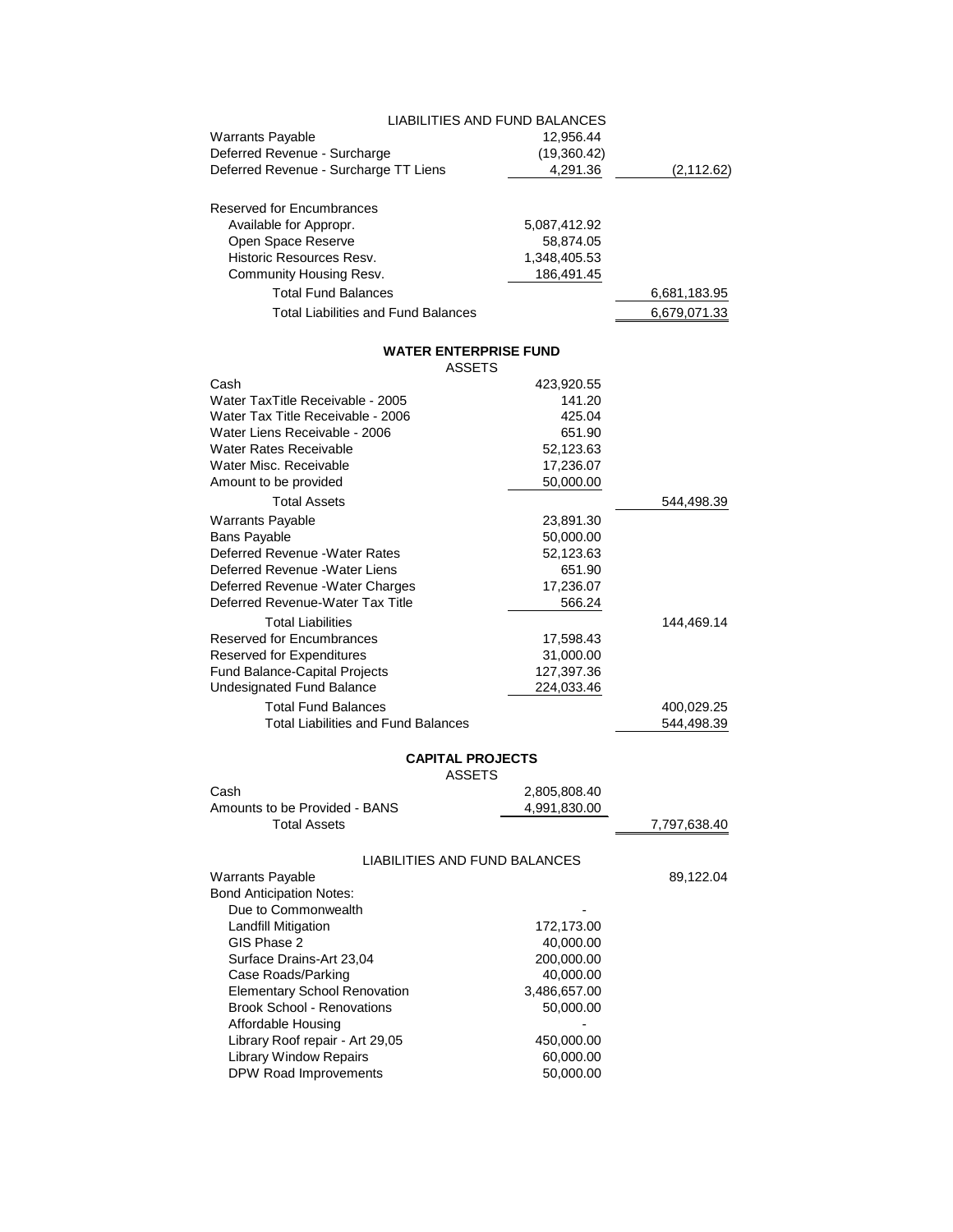| Surface Drains - Art 21,02                                          | 100,000.00               |              |
|---------------------------------------------------------------------|--------------------------|--------------|
| Fiber Optic Network Art31,05                                        | 280,000.00               |              |
| School Parking Art35,05                                             | 13,000.00                |              |
| Field School Feasibility Study                                      | 50,000.00                | 4,991,830.00 |
| <b>Total Liabilities</b>                                            |                          | 5,080,952.04 |
| <b>Fund Balances</b>                                                |                          |              |
| Reserved for Encumbrances-net                                       | 729.12                   |              |
|                                                                     |                          |              |
| Campion Center Land<br>Computer Hardware                            | 1,000.00                 |              |
| <b>Computer Software</b>                                            | 2,823.40                 |              |
|                                                                     | 5,972.98                 |              |
| <b>Brook School Renovations</b><br>Town Hall/Old Library Renovation | 50,687.56                |              |
| <b>Sidewalk Snowblower</b>                                          | 170,945.61               |              |
| <b>Street Sweeper</b>                                               | 544.97<br>2,007.74       |              |
| Cook's Pond                                                         |                          |              |
|                                                                     | 10,580.00                |              |
| Water Main Projects                                                 | 282,440.11               |              |
| <b>Linwood Cemetery</b>                                             | 1,652.18                 |              |
| <b>Sewerage Treatment Projects</b>                                  | 9,631.13                 |              |
| <b>DPW Equipment</b>                                                | 161,912.08               |              |
| DPW Salt Shed                                                       | 86,542.77                |              |
| <b>DPW Vehicle</b>                                                  | 255.00                   |              |
| <b>Surface Drains Projects</b>                                      | 250,154.07               |              |
| <b>School Fire Alarm</b>                                            | 15,346.83                |              |
| High School Football, Bleachers                                     | 13,500.00                |              |
| School Dept. Mower                                                  | 8,304.16                 |              |
| <b>High School Renovations</b>                                      | 12,806.02                |              |
| Case Roadway                                                        | 26,791.81                |              |
| Landfill Mitigation                                                 | 183,881.00               |              |
| Road Repairs                                                        | 150,000.00               |              |
| <b>Library Roof</b>                                                 | 398,834.84               |              |
| <b>Library Window</b>                                               | 60,000.00                |              |
| <b>Fiber Optics</b>                                                 | 34,509.01                |              |
| <b>School Parking</b>                                               | 23,278.89                |              |
| <b>Fire Station- Roof</b>                                           | 85,985.20                |              |
| <b>GIS Implementaation</b>                                          | 45,068.43                |              |
| <b>School Vehicles</b>                                              | 29,348.00                |              |
| Country/Woodland                                                    | 548,189.01               |              |
| School Technology                                                   | 7,168.36                 |              |
| Ambulance                                                           | 1,251.39                 |              |
| <b>Emergency Phone Notice</b>                                       | 29,544.69                |              |
| <b>Field School Feasibility Studies</b>                             | 5,000.00                 |              |
| <b>Undesignated Fund Balances</b>                                   | $\overline{\phantom{a}}$ |              |
| <b>Total Fund Balances</b>                                          |                          | 2,716,686.36 |
| <b>Total Liabilities and Fund Balances</b>                          |                          | 7,797,638.40 |

# **CONSOLIDATED TRUST FUNDS - PRINCIPAL**

| Operating Cash                  | 39.794.62    |
|---------------------------------|--------------|
| Unrealized Gains - Market Value |              |
| Savings                         | 158.192.40   |
| Bonds @ Book Value              | 1.887.862.79 |
| Stocks @ Cost                   | 2,577,430.64 |
| <b>Total Assets</b>             | 4,663,280.45 |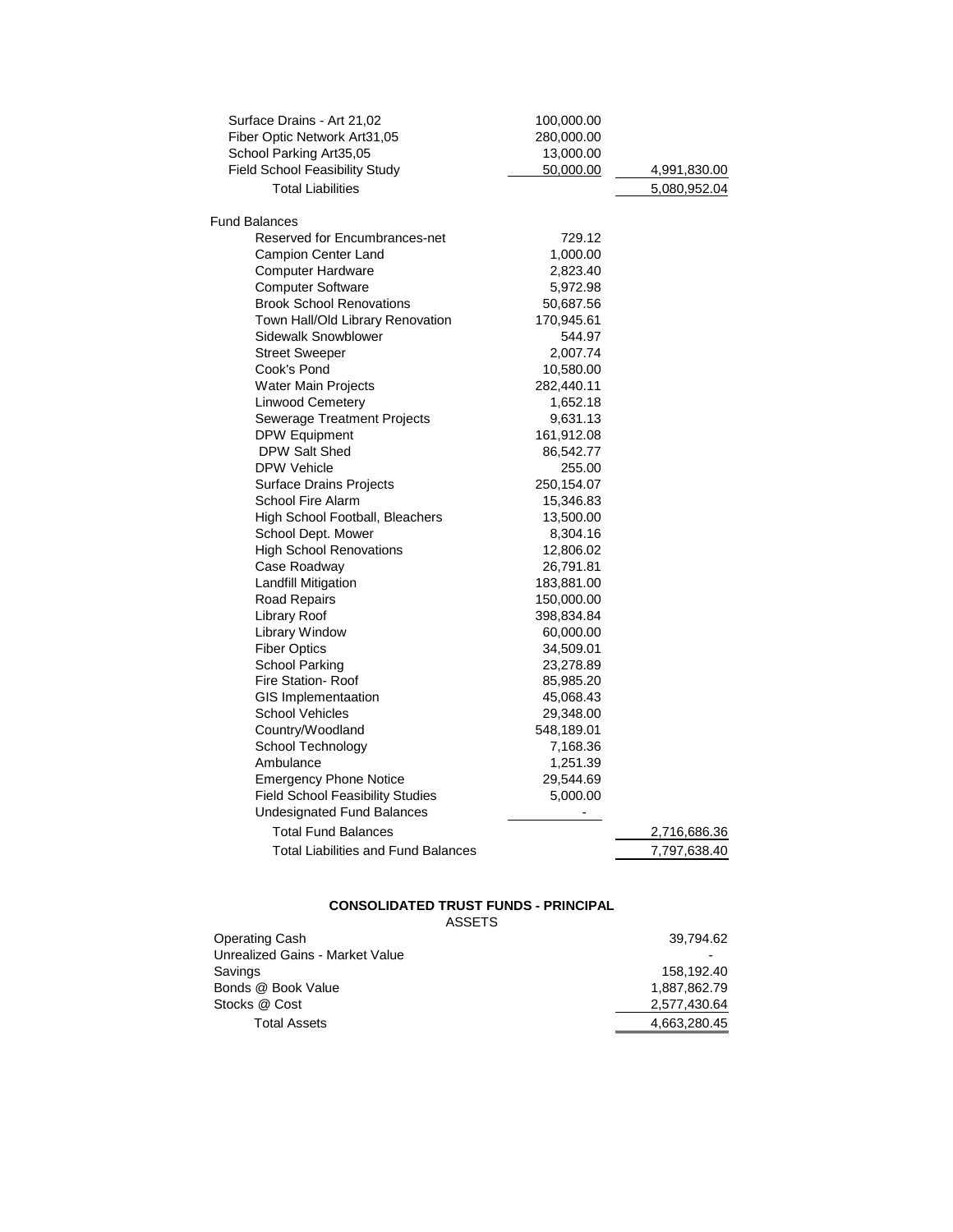FUND BALANCES

| <b>FUND BALANCES</b>                            |              |              |
|-------------------------------------------------|--------------|--------------|
| Library Funds:                                  |              |              |
| Waldo Noyes Library Trust                       | 2,665,073.46 |              |
| Group A                                         | 70,569.27    |              |
| Group B                                         | 8,120.25     |              |
| Group C                                         | 25,593.90    |              |
| Group D                                         | 1,482.06     |              |
| Group E                                         | 18,421.65    |              |
| Group F                                         | 46,700.85    | 2,835,961.44 |
| H.S. Sears Funds:                               |              |              |
| School Prize Fund                               | 6,938.42     |              |
| Scholarship Fund                                | 32,374.77    |              |
| Teachers' Home Fund                             | 23,171.84    |              |
| Athletic Field Fund                             | 11,567.02    |              |
| Town Common Fund                                | 24,046.08    |              |
| Trees and Shrubs Fund                           | 11,567.04    | 109,665.17   |
|                                                 |              |              |
| B. Loring Young Fund                            | 617.20       |              |
| Merriam Fund for Silent Poor                    | 16,954.25    |              |
| Weston War Memorial Educational Fund            | 314,461.50   |              |
| Charles O. Richardson Educational Fund          | 9,459.47     |              |
| Dana W. Carter Memorial Fund                    | 33,228.91    |              |
| Alpheus Cutter Cemetery Fund                    | 424.01       |              |
| Emma F. Stedman Cemetery Fund                   | 423.73       |              |
| Elizabeth L. Sweet Cemetery Fund                | 993.62       |              |
| Elizabeth E. Irving Decoration Fund             | 1,049.48     |              |
| Laura S. McAuliffe Decoration Fund              | 626.22       |              |
| Laura S. McAuliffe Monument Fund                | 1,050.04     |              |
| <b>Ida Scott Williams Care of Monument Fund</b> | 1,041.97     |              |
| Lena B. Guthrie Memorial Flower Fund            | 966.89       |              |
| E. B. Field Perpetual Care Fund                 | 1,057.63     |              |
| Agnes B. Brock Perpetual Care Fund              | 2,109.60     |              |
| Cemetery Perpetual Care Fund                    | 864,535.92   |              |
| <b>ICE Award</b>                                | 5,975.42     |              |
| Eula B. Mitchell Flower Fund                    | 866.20       |              |
| Will A. & Emily Davenport Library Fund          | 231,624.41   |              |
| Eleanor M. Callow Arts Fund                     | 35,798.71    |              |
| Helen V. Zolla COA Activity Fund                | 19,394.51    |              |
| Trees & Shrubs Plant. & Maint. Fund             | 1,930.09     |              |
| James H. Messing Trust Fund                     | 34,672.56    |              |
| McNutt Morse Scholarship                        | 138,391.50   |              |
| Unreserved - Unrealized Gains/ Market Value     |              | 1,717,653.84 |
| <b>Total Liabilities and Fund Balances</b>      |              | 4,663,280.45 |
|                                                 |              |              |

# **CONSOLIDATED TRUST FUNDS - INCOME**

| Operating Cash                  | 422.906.81 |
|---------------------------------|------------|
| Savings Inc-Waldo Noves         | 89.990.00  |
| Savings Inc -McNutt Morse Schol | 7,073.41   |
| Total Assets                    | 519.970.22 |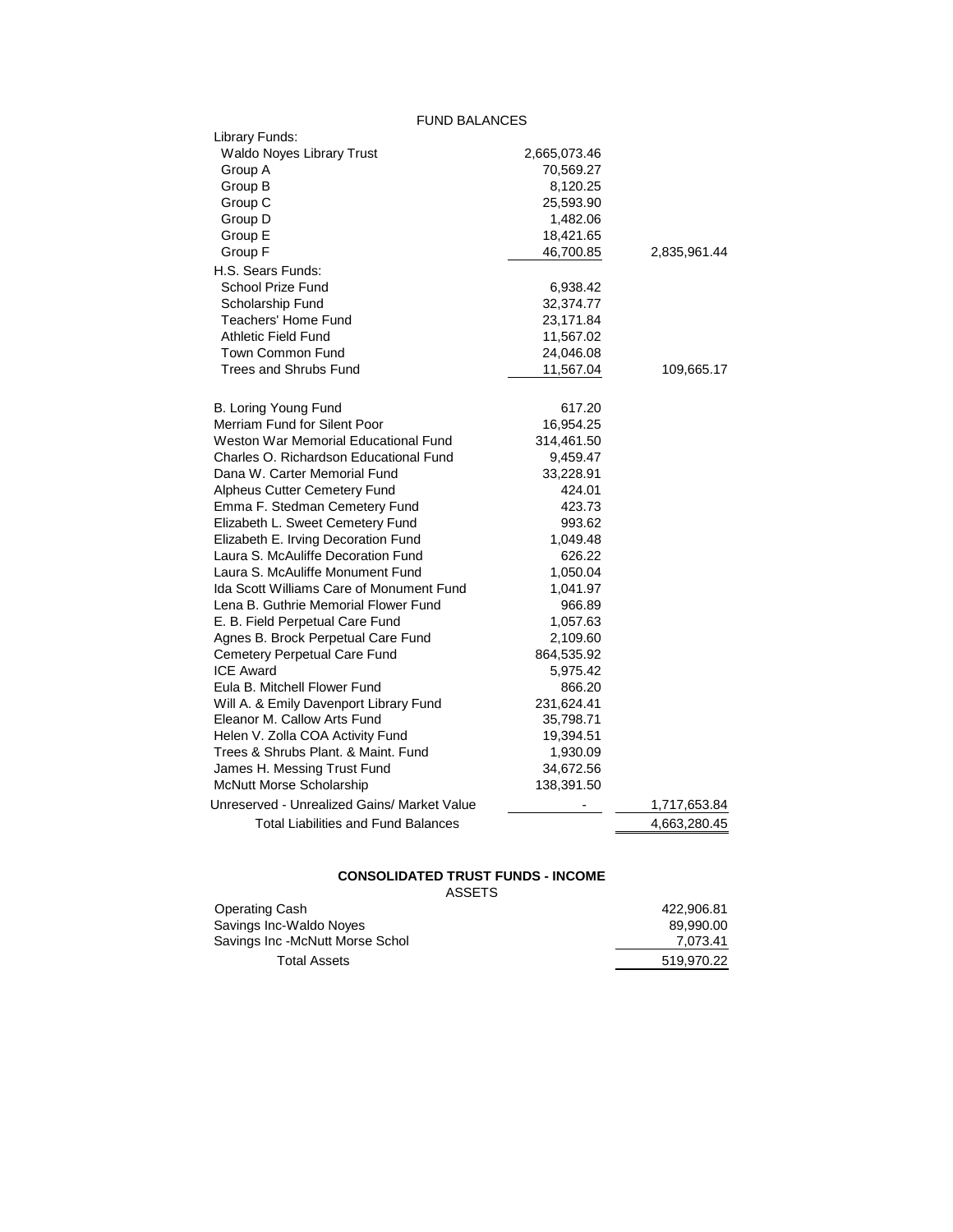| LIABILITIES AND FUND BALANCES              |           |            |
|--------------------------------------------|-----------|------------|
| Warrants Payable                           |           | 7,291.21   |
| <b>Total Liabilities</b>                   |           | 7,291.21   |
| Library Funds:                             |           |            |
| Waldo Noyes Library                        | 89,224.38 |            |
| Group A                                    | 38,178.81 |            |
| Group B                                    | 875.04    |            |
| Group C                                    | 8,527.89  |            |
| Group D                                    | 2,612.51  |            |
| Group E                                    | 8,435.31  |            |
| Group F                                    | 23,797.48 | 171,651.42 |
| H. S. Sears Funds:                         |           |            |
| School Prize Fund                          | 3,386.77  |            |
| Scholarship Fund                           | 12,246.89 |            |
| Teachers' Home Fund                        | 15,924.16 |            |
| Athletic Field Fund                        | 6,340.61  |            |
| <b>Town Common Fund</b>                    | 34,861.85 |            |
| Trees and Shrubs Fund                      | 30,375.22 | 103,135.50 |
|                                            |           |            |
| B. Loring Young Fund                       | 433.21    |            |
| Merriam Fund for Silent Poor               | 1,363.70  |            |
| Weston War Memorial Educational Fund       | 16,295.06 |            |
| Charles O. Richardson Educational Fund     | 15,011.07 |            |
| Dana W. Carter Memorial Fund               | 6,692.42  |            |
| Alpheus Cutter Cemetery Fund               | 2,157.63  |            |
| Emma F. Stedman Cemetery Fund              | 331.00    |            |
| Elizabeth L. Sweet Cemetery Fund           | 2,571.68  |            |
| Elizabeth E. Irving Decoration Fund        | 1,355.84  |            |
| Laura S. McAuliffe Decoration Fund         | 1,147.90  |            |
| Laura S. McAuliffe Monument Fund           | 4,141.28  |            |
| Ida Scott Williams Care of Monument Fund   | 3,583.04  |            |
| Lena B. Guthrie Memorial Flower Fund       | 884.44    |            |
| E. B. Field Perpetual Care Fund            | 4,473.77  |            |
| Agnes B. Brock Perpetual Care Fund         | 1,530.05  |            |
| Cemetery Perpetual Care Fund               | 58,676.56 |            |
| <b>ICE Award</b>                           | 2,017.73  |            |
| Eula B. Mitchell Flower Fund               | 435.29    |            |
| Will A. & Emily Davenport Library Fund     | 80,276.53 |            |
| Eleanor M. Callow Arts Fund                | 19,270.42 |            |
| Helen V. Zolla COA Activity Fund           | 8,549.19  |            |
| Trees & Shrubs Plant. & Maint. Fund        | 781.36    |            |
| James H. Messing Trust Fund                | 1,839.51  |            |
| <b>McNutt Morse Sholarship</b>             | 4,073.41  | 237,892.09 |
| <b>Total Liabilities and Fund Balances</b> |           | 519,970.22 |
|                                            |           |            |

# **OTHER TRUST FUNDS**

| ASSETS |
|--------|
|--------|

| Operating Cash                  | 2.540.867.96 |
|---------------------------------|--------------|
| Unrealized Gains - Market Value |              |
| Bonds @ Book Value              | 1,508,912.36 |
| Common Stocks - at Cost         | 2.082.171.02 |
| <b>Total Assets</b>             | 6,131,951.34 |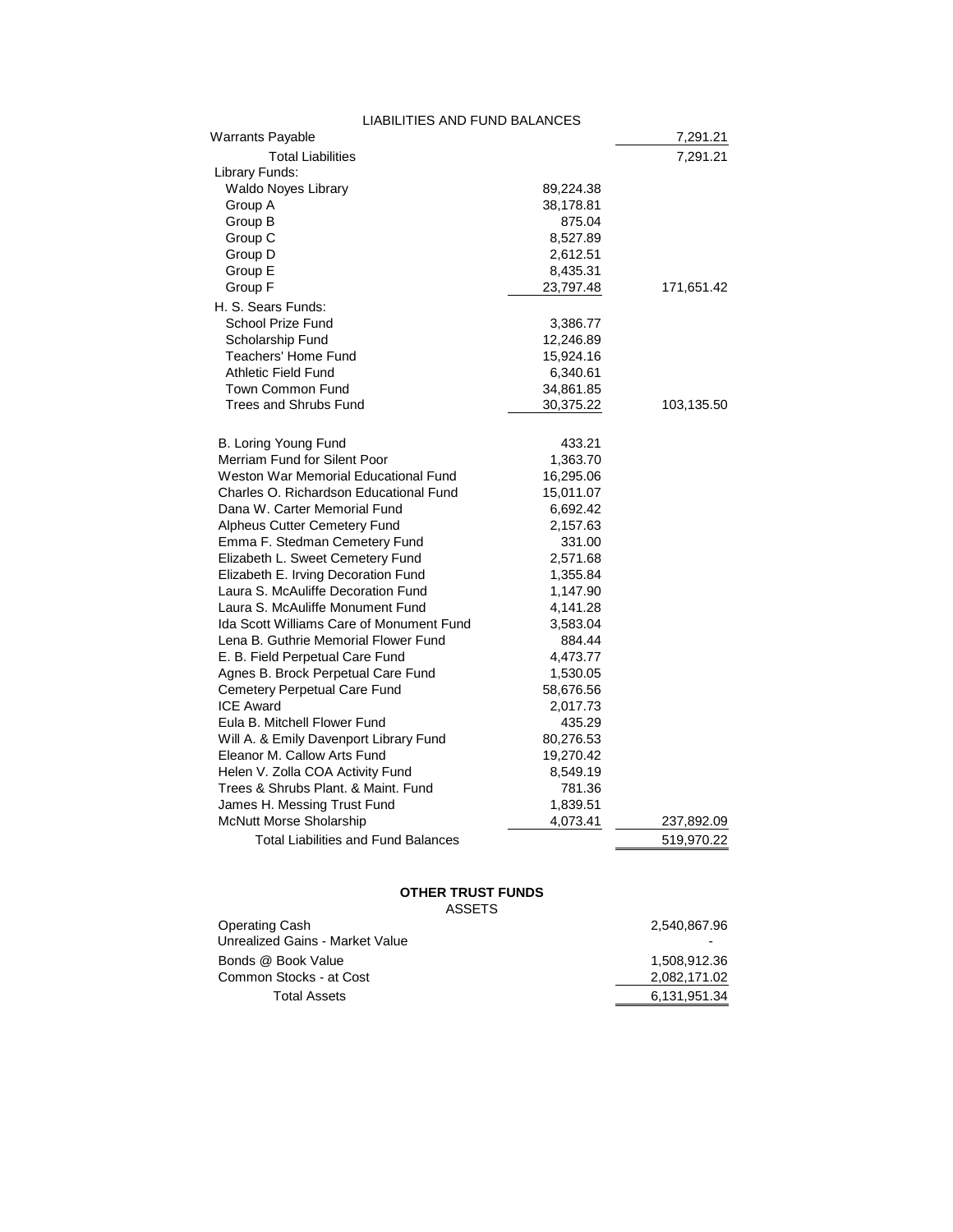| <b>LIABILITIES AND FUND BALANCES</b>       |            |              |
|--------------------------------------------|------------|--------------|
| Warrants Payable/Encumbrances              |            | 38,754.94    |
| <b>Conservation Land Trust</b>             |            | 742,129.36   |
| Alpheus Cutter Monument Fund               |            | 4,024.98     |
| Alice F. Warren Memorial Library Fund      |            | 83,947.09    |
| Alice F. Warren Historical Fund            |            | 5,195.50     |
| H. S. Sears Town Hall Fund                 |            | 778.71       |
| World War Trust Fund - Principal           | 48,436.92  |              |
| World War Trust Fund - Interest            | 22,109.51  | 70,546.43    |
| <b>Stabilization Fund</b>                  |            | 12,421.48    |
| Joseph M. Naughton Scholarship Fund        |            | 13,045.04    |
| Joseph M. Naughton Memorial Fund           |            | 19,778.85    |
| Josiah Smith Tavern Fund - Principal       | 182,215.72 |              |
| Josiah Smith Tavern Fund - Income          | 23,273.05  | 205,488.77   |
| Well Litigation Settlement Trust Fund      |            | 1,958,173.87 |
| Weston Public School Fund - Principal      | 131,778.99 |              |
| Weston Public School Fund - Income         | 29,328.61  | 161,107.60   |
| Charles E. Mead Library Trust Fund         |            | 84,062.40    |
| Ben Sandalls Memorial Fund                 |            | 82,090.38    |
| Rosamond Sears Library Fund - Principal    | 512,844.17 |              |
| Rosamond Sears Library Fund - Income       | 120,493.40 | 633,337.57   |
| <b>Weston Educational Enrichment Fund</b>  |            | 705,225.88   |
| E. Paine Library Trust                     |            | 675,737.46   |
| E. Paine Council on Aging Trust            |            | 5,148.18     |
| Gladwell/Barton Library Fund - Principal   | 383,940.05 |              |
| Gladwell/Barton Library Fund - Income      | 65,973.19  | 449,913.24   |
| Prior Year Encumbrance                     |            |              |
| <b>McNutt Morse Library</b>                |            | 156,551.40   |
| McNutt/Morse COA                           |            | 24,492.21    |
| <b>Total Liabilities and Fund Balances</b> |            | 6,131,951.34 |

#### **LONG-TERM DEBT**

| ASSETS                                   |                                                                                                                                                                                                                                                                                                                                                                                      |
|------------------------------------------|--------------------------------------------------------------------------------------------------------------------------------------------------------------------------------------------------------------------------------------------------------------------------------------------------------------------------------------------------------------------------------------|
| Amount to be Provided for Long-Term Debt | 66.264.399.00                                                                                                                                                                                                                                                                                                                                                                        |
| Bonds Authorized and Unissued            | 9,747,500.00                                                                                                                                                                                                                                                                                                                                                                         |
| <b>Total Assets</b>                      | 76,011,899.00                                                                                                                                                                                                                                                                                                                                                                        |
|                                          |                                                                                                                                                                                                                                                                                                                                                                                      |
| LIABILITIES AND FUND BALANCE             |                                                                                                                                                                                                                                                                                                                                                                                      |
| <b>Bond Anticipation Notes</b>           | 5,041,830.00                                                                                                                                                                                                                                                                                                                                                                         |
| Dende Deuphle Juside Debt Limit          | $\overline{A}$ $\overline{A}$ $\overline{A}$ $\overline{A}$ $\overline{A}$ $\overline{A}$ $\overline{A}$ $\overline{A}$ $\overline{A}$ $\overline{A}$ $\overline{A}$ $\overline{A}$ $\overline{A}$ $\overline{A}$ $\overline{A}$ $\overline{A}$ $\overline{A}$ $\overline{A}$ $\overline{A}$ $\overline{A}$ $\overline{A}$ $\overline{A}$ $\overline{A}$ $\overline{A}$ $\overline{$ |

| Bonds Payable - Inside Debt Limit           | 44.120.844.00 |
|---------------------------------------------|---------------|
| Bonds Payable - Outside Debt Limit          | 22,143,555.00 |
| <b>Total Liabilities</b>                    | 71.306.229.00 |
| Fund Balance, Bonds Authorized and Unissued | 4,705,670.00  |
| <b>Total Fund Balance</b>                   | 4.705.670.00  |
| <b>Total Liabilities and Fund Balance</b>   | 76,011,899.00 |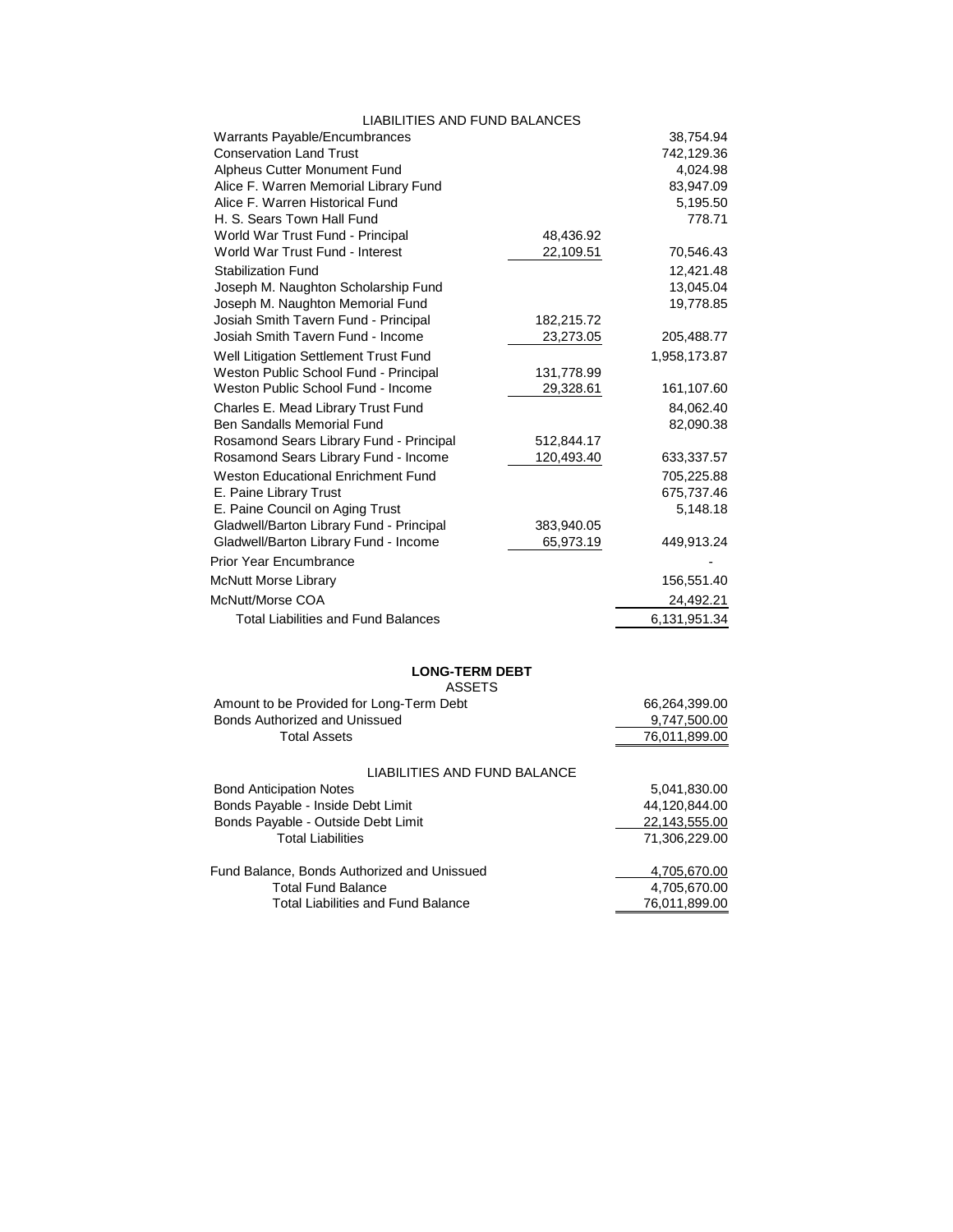#### **STATEMENT OF DEPARTMENTAL EXPENDITURES FOR THE FISCAL YEAR 2006**

July 1, 2005 to June 30, 2006

Accounts indicated by + are continuing appropriations, the balances of which shall be carried forward to the next year. In cases where an amount is carried forward without this designation, the appropriation has been obligated for the payment of liabiliti

| <b>TITLE OF ACCOUNTS</b>                 | <b>APPROPRIATIONS</b><br><b>FY2006 &amp; BALANCE!</b><br>July 1, 2006 | <b>SUPPLEMENTAL</b><br><b>APPROPRIATION</b><br>& BALANCES C/FWD | <b>TRANSFERS</b><br><b>FROM</b><br><b>RESERVE FUND</b> | <b>EXPENDED</b><br><b>DURING</b><br><b>FY2006</b> | <b>CARRIED</b><br><b>FORWARD TO</b><br><b>FY2007</b> | <b>TRANSFERRED</b><br><b>TO REVENUE</b><br><b>FY2006</b> |
|------------------------------------------|-----------------------------------------------------------------------|-----------------------------------------------------------------|--------------------------------------------------------|---------------------------------------------------|------------------------------------------------------|----------------------------------------------------------|
| <b>UNCLASSIFIED</b>                      |                                                                       |                                                                 |                                                        |                                                   |                                                      |                                                          |
| Insurance                                |                                                                       |                                                                 |                                                        |                                                   |                                                      |                                                          |
| Insurance, Workers' Compensation         | 205,000                                                               |                                                                 |                                                        | 167,616                                           |                                                      | 37,384                                                   |
| Public Safety - Injured on Duty+         | 20,000                                                                | 2,013                                                           | 15,000                                                 | 27,592                                            | 9,421                                                | 0                                                        |
| Unemployment Compensation                | 50,000                                                                |                                                                 |                                                        | 47,405                                            | 1,032                                                | 1,563                                                    |
| Insurance-Property & Liability           | 361,000                                                               |                                                                 |                                                        | 324,737                                           |                                                      | 36,263                                                   |
| Uninsured Losses+                        | 15,000                                                                | 12,323                                                          |                                                        | 23,048                                            | 4,275                                                | $\Omega$                                                 |
| subtotal                                 | 651,000                                                               | 14,336                                                          | 15,000                                                 | 590,397                                           | 14,728                                               | 75,212                                                   |
| <b>Fringe Benefits</b>                   |                                                                       |                                                                 |                                                        |                                                   |                                                      |                                                          |
| Insurance-Group Health/Life, Medicare    | 7,853,304                                                             | (8, 725)                                                        |                                                        | 7,506,643                                         |                                                      | 337,936                                                  |
| <b>Contributory Retirement-Middlesex</b> | 2,144,598                                                             | 4,431                                                           |                                                        | 2,149,029                                         |                                                      |                                                          |
| <b>Contributory Retirement-Teachers</b>  |                                                                       |                                                                 |                                                        |                                                   |                                                      |                                                          |
| Compensated Absence Fund+                | 150,000                                                               | 32,529                                                          |                                                        | 80,809                                            | 101,720                                              |                                                          |
| subtotal                                 | 10,147,902                                                            | 28,235                                                          |                                                        | 9,736,481                                         | 101,720                                              | 337,935                                                  |
| <b>Street Lighting</b>                   | 116,000                                                               |                                                                 | 4,000                                                  | 119,362                                           |                                                      | 638                                                      |
| <b>Reserve Fund</b>                      | 350,000                                                               | 33,373                                                          |                                                        |                                                   |                                                      | 383,373                                                  |
| Debt Service (non-excluded)              | 75,757                                                                | 86,396                                                          | 7,827                                                  | 163,658                                           |                                                      | 6,322                                                    |
| <b>TOTAL UNCLASSIFIED</b>                | 11,340,659                                                            | 162,340                                                         | 26,827                                                 | 10,609,898                                        | 116,448                                              | 803,480                                                  |
| <b>GENERAL GOVERNMENT</b>                |                                                                       |                                                                 |                                                        |                                                   |                                                      |                                                          |
| Selectmen/Town Manager                   |                                                                       |                                                                 |                                                        |                                                   |                                                      |                                                          |
| Salaries                                 | 335,015                                                               | (64, 841)                                                       |                                                        | 252,580                                           | 9,108                                                | 8,486                                                    |
| <b>Expenses</b>                          | 84,810                                                                |                                                                 |                                                        | 72,470                                            | 3,673                                                | 8,667                                                    |
| Consulting & Professional Services+      | 30,000                                                                | 67,432                                                          |                                                        | 41,620                                            | 55,812                                               |                                                          |
| subtotal                                 | 449,825                                                               | 2,591                                                           |                                                        | 366,670                                           | 68,593                                               | 17,152                                                   |
| <b>Merit Pay</b>                         | 38,698                                                                | (10, 019)                                                       |                                                        | 8,344                                             | 20,335                                               |                                                          |
| Legal                                    | 151,800                                                               | 40,000                                                          | 42,000                                                 | 232,819                                           |                                                      | 981                                                      |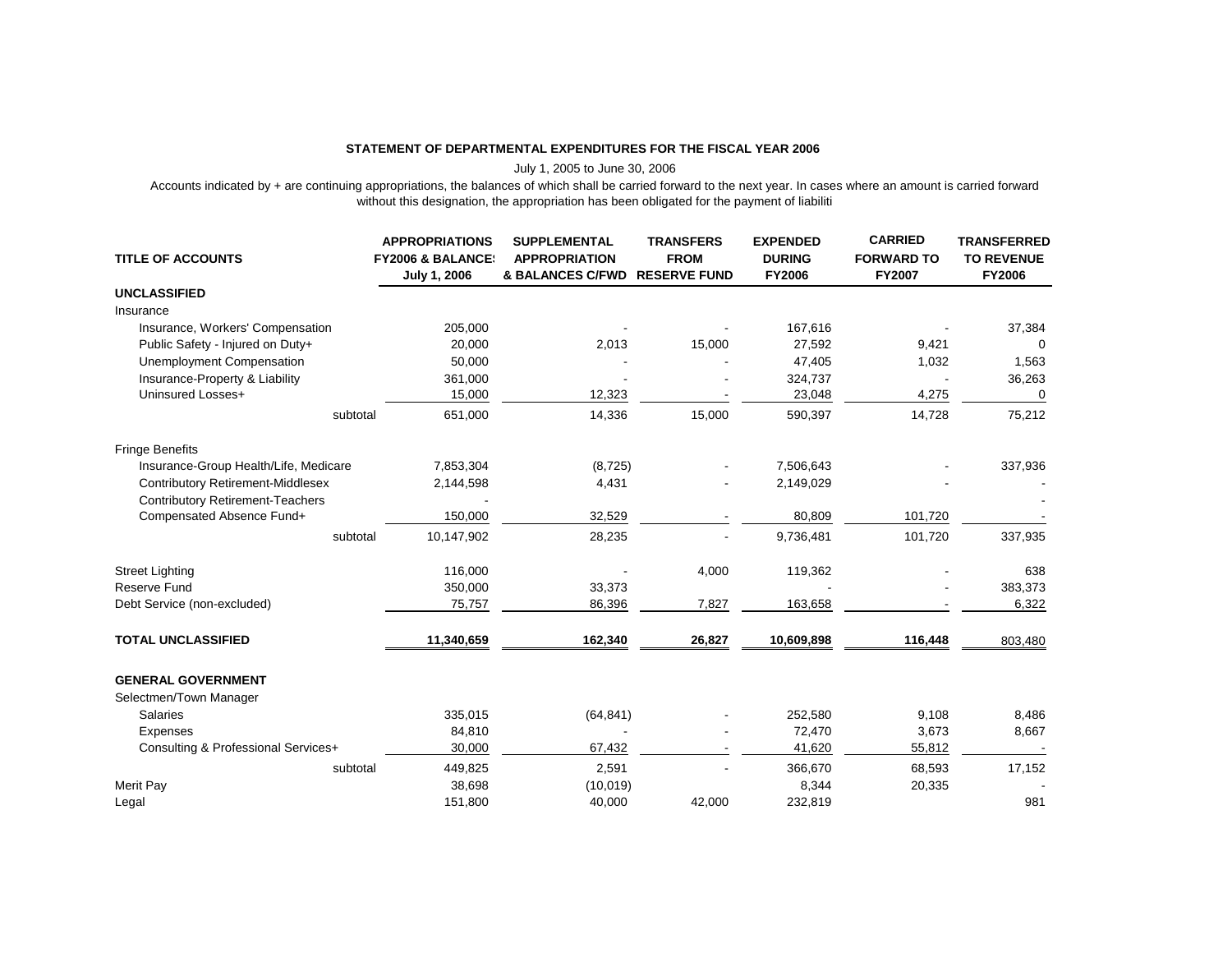| <b>Facilities Maintenance</b>             |         |           |        |         |         |        |
|-------------------------------------------|---------|-----------|--------|---------|---------|--------|
| <b>Salaries</b>                           | 75,748  |           |        | 42,286  |         | 33,462 |
| <b>Expenses</b>                           | 124,335 |           | 6,000  | 129,397 | 204     | 734    |
| Town Hall Equipment+                      | 5,000   | 3,683     |        | 6,308   | 2,375   |        |
| Facilities Improvements-Town-wide+        | 125,000 | 171,230   |        | 85,372  | 210,858 |        |
| subtotal                                  | 330,083 | 174,913   | 6,000  | 263,363 | 213,437 | 34,197 |
| War Memorial Educ. Fund. Comm.            | 1,200   |           |        | 985     |         | 215    |
| Senior Service Program                    | 10,000  |           |        | 6,700   |         | 3,300  |
| <b>TOTAL GENERAL GOVERNMENT</b>           | 981,606 | 207,485   | 48,000 | 878,880 | 302,365 | 55,846 |
| <b>FINANCE &amp; ADMINISTRATION</b>       |         |           |        |         |         |        |
| <b>Finance Committee</b>                  | 250     |           |        | 185     |         | 65     |
| Finance                                   |         |           |        |         |         |        |
| Salaries-Elected Officials                | 500     |           |        | 400     |         | 100    |
| <b>Salaries</b>                           | 574,841 | (13, 721) |        | 538,686 |         | 22,434 |
| <b>Expenses</b>                           | 118,840 |           |        | 104,387 | 2,900   | 11,553 |
| subtotal                                  | 694,181 | (13, 721) |        | 643,473 | 2,900   | 34,087 |
| Town Clerk & Registrars of Voters         |         |           |        |         |         |        |
| Salary-Elected Official                   | 150     |           |        | 150     |         |        |
| <b>Salaries</b>                           | 78,904  | 2,129     |        | 76,753  |         | 4,280  |
| <b>Expenses</b>                           | 10,575  |           |        | 9,432   |         | 1,143  |
| subtotal                                  | 89,629  | 2,129     |        | 86,335  |         | 5,423  |
| Information Systems                       |         |           |        |         |         |        |
| <b>Salaries</b>                           | 94,747  |           |        | 84,024  |         | 10,723 |
| <b>Expenses</b>                           | 80,900  |           |        | 76,734  | 151     | 4,016  |
| Computer Hardware & Maintenance+          | 16,500  | 17,656    |        | 23,988  | 10,168  |        |
| subtotal                                  | 192,147 | 17,656    |        | 184,746 | 10,319  | 14,738 |
| <b>TOTAL FINANCE &amp; ADMINISTRATION</b> | 976,207 | 6,064     |        | 914,739 | 13,219  | 54,313 |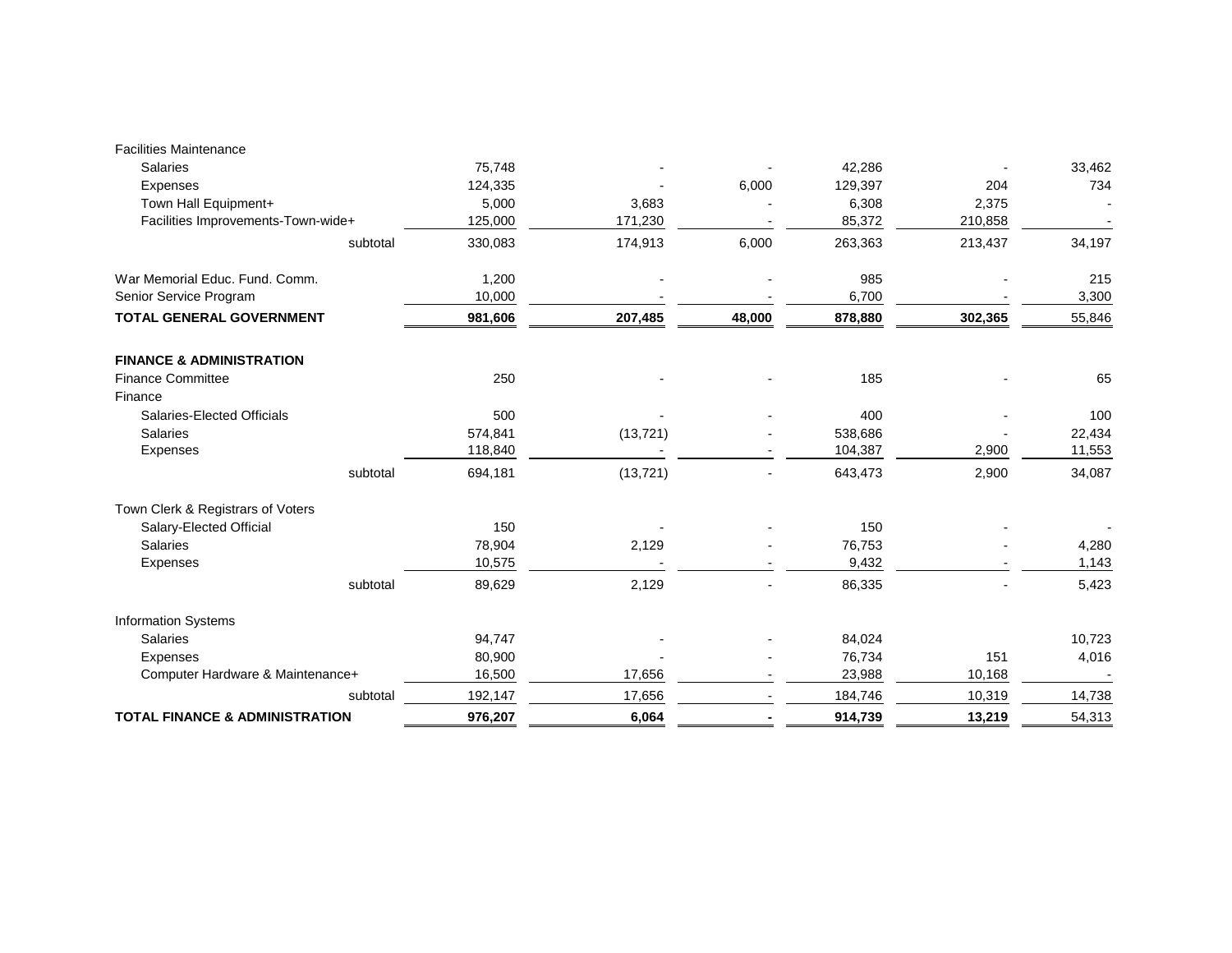| <b>PLANNING &amp; LAND USE</b>            |          |           |        |          |           |        |        |
|-------------------------------------------|----------|-----------|--------|----------|-----------|--------|--------|
| <b>Clerks of Committees</b>               |          | 113,098   | 21,299 |          | 118,128   |        | 16,269 |
| Board of Appeals                          |          | 4,905     |        |          | 2,572     | 224    | 2,109  |
| <b>Planning Board</b>                     |          |           |        |          |           |        |        |
| <b>Salaries</b>                           |          | 73,130    |        |          | 67,793    |        | 5,337  |
| Expenses                                  |          | 37,000    |        |          | 23,482    | 11,750 | 1,768  |
|                                           | subtotal | 110,130   |        |          | 91,275    | 11,750 | 7,105  |
| <b>Conservation Commission</b>            |          | 85,850    |        |          | 85,789    |        | 61     |
| <b>Historical Commission</b>              |          | 4,500     |        |          | 4,500     |        |        |
| Crescent St. Historic District Commission |          | 100       |        |          | 53        |        | 47     |
| <b>TOTAL PLANNING &amp; LAND USE</b>      |          | 318,583   | 21,299 |          | 302,316   | 11,974 | 25,591 |
| <b>PUBLIC SAFETY</b>                      |          |           |        |          |           |        |        |
| Police                                    |          |           |        |          |           |        |        |
| <b>Salaries</b>                           |          | 2,296,342 |        | 16,000   | 2,282,634 | 29,142 | 566    |
| Expenses                                  |          | 210,992   |        | 40,000   | 240,610   | 10,382 |        |
| Equipment and Apparatus+                  |          | 47,000    | 410    |          | 39,826    | 7,584  |        |
|                                           | subtotal | 2,554,334 | 410    | 56,000   | 2,563,070 | 47,108 | 566    |
| Fire                                      |          |           |        |          |           |        |        |
| <b>Salaries</b>                           |          | 2,060,808 | 8,725  | 5,535    | 2,074,471 |        | 597    |
| Expenses                                  |          | 172,816   |        | 20,000   | 183,664   | 9,152  |        |
| <b>Hydrant Service</b>                    |          | 45,000    |        | (2, 835) | 42,165    |        |        |
| Emergency Management+                     |          | 2,000     | 155    |          | 2,140     | 15     |        |
| Equipment and Apparatus+                  |          |           | 1,785  |          | 1,781     | 4      |        |
|                                           | subtotal | 2,280,624 | 10,665 | 22,700   | 2,304,221 | 9,171  | 598    |
| <b>Inspectional Services</b>              |          |           |        |          |           |        |        |
| Salaries                                  |          | 130,383   |        |          | 126,665   |        | 3,718  |
| Expenses                                  |          | 11,580    |        |          | 10,813    | 61     | 706    |
|                                           | subtotal | 141,963   |        |          | 137,478   | 61     | 4,424  |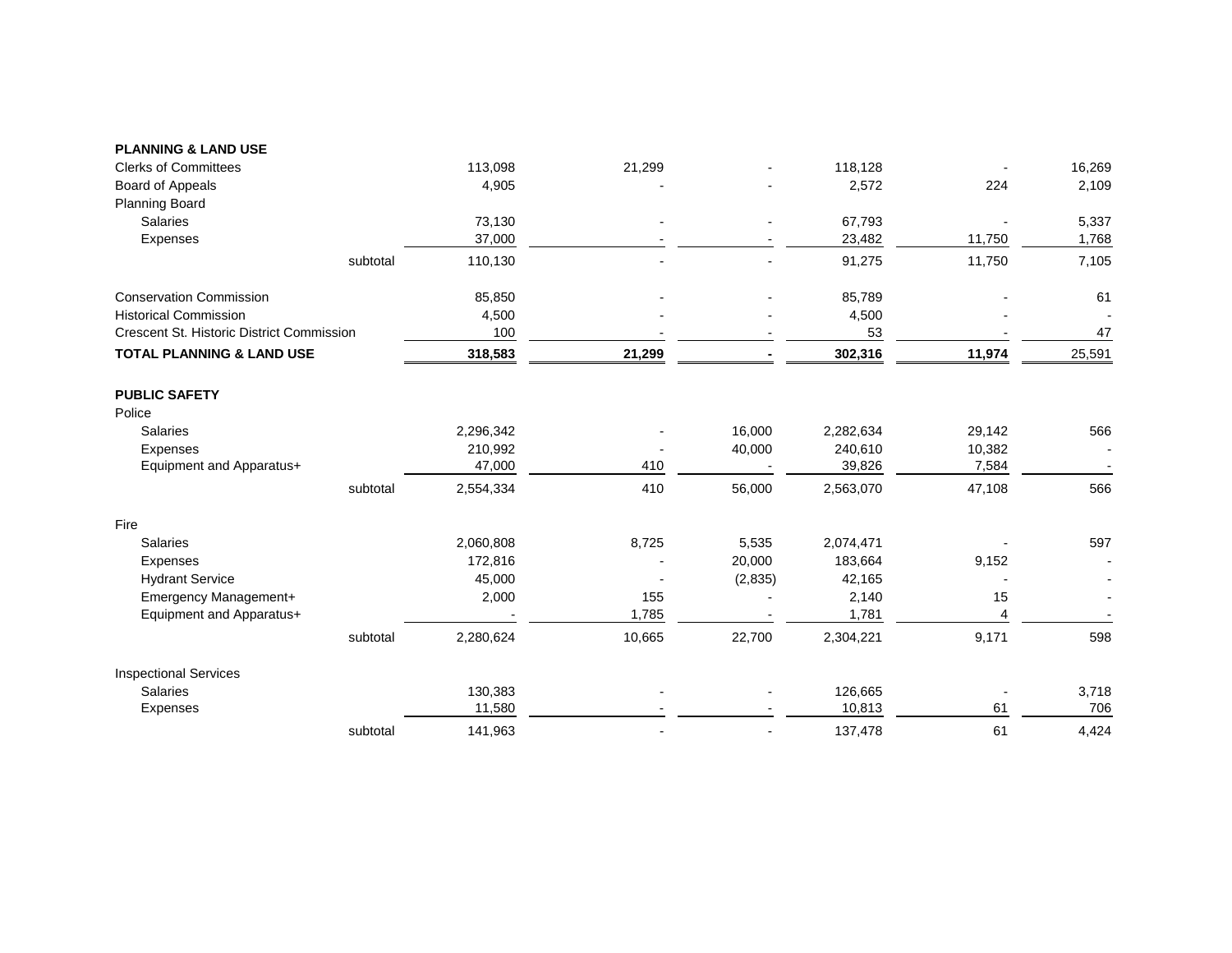| Dog Officer                                           |            |         |         |            |         |        |
|-------------------------------------------------------|------------|---------|---------|------------|---------|--------|
| <b>Salaries</b>                                       | 5,092      |         |         | 4,488      |         | 604    |
| <b>Expenses</b>                                       | 3,500      |         |         | 2,427      |         | 1,073  |
| subtotal                                              | 8,592      |         |         | 6,914      |         | 1,678  |
| <b>TOTAL PUBLIC SAFETY</b>                            | 4,985,513  | 11,075  | 78,700  | 5,011,682  | 56,340  | 7,265  |
| <b>EDUCATION</b>                                      |            |         |         |            |         |        |
| Weston School Department                              | 25,821,087 | 235,921 | 203,100 | 26,032,741 | 146,863 | 80,505 |
| subtotal                                              | 25,821,087 | 235,921 | 203,100 | 26,032,741 | 146,863 | 80,505 |
| Minuteman Regional Voc. Tech. School Dist.            | 111,148    |         |         | 111,148    |         |        |
| <b>TOTAL EDUCATION</b>                                | 25,932,235 | 235,921 | 203,100 | 26,143,889 | 146,863 | 80,505 |
| <b>PUBLIC WORKS</b>                                   |            |         |         |            |         |        |
| <b>Salaries</b>                                       | 1,452,750  | 801     |         | 1,397,179  |         | 56,371 |
| <b>Expenses</b>                                       | 977,305    |         |         | 960,779    | 14,288  | 2,238  |
| Snow and Ice Control                                  | 193,201    |         | 122,000 | 314,308    |         | 893    |
| <b>Continuing Balance Accounts</b>                    |            |         |         |            |         |        |
| Construction of Public Ways+                          | 150,000    | 127,814 |         | 146,150    | 131,664 |        |
| Construction of Sidewalks, Bicycle                    |            |         |         |            |         |        |
| Paths & Footways+                                     | 15,000     | 54,402  |         |            | 69,402  |        |
| Stone Retaining Wall Repairs+                         | 10,000     | 20,000  |         |            | 30,000  |        |
| Monitoring Groundwater - Landfill+                    | 35,000     | 36,126  |         | 17,952     | 53,174  |        |
| <b>TOTAL PUBLIC WORKS</b>                             | 2,833,256  | 239,143 | 122,000 | 2,836,368  | 298,528 | 59,502 |
| <b>HEALTH &amp; HUMAN SERVICES</b><br>Board of Health |            |         |         |            |         |        |
| <b>Salaries</b>                                       | 172,566    |         |         | 170,881    |         | 1,685  |
| <b>Expenses</b>                                       | 8,630      |         |         | 5,058      | 3,572   |        |
| <b>Mental Health Services</b>                         | 31,722     |         |         | 31,194     |         | 528    |
| subtotal                                              | 212,918    |         |         | 207,133    | 3,572   | 2,213  |
| Mosquito Control, E. Middlesex Project                | 31,397     |         |         | 31,397     |         |        |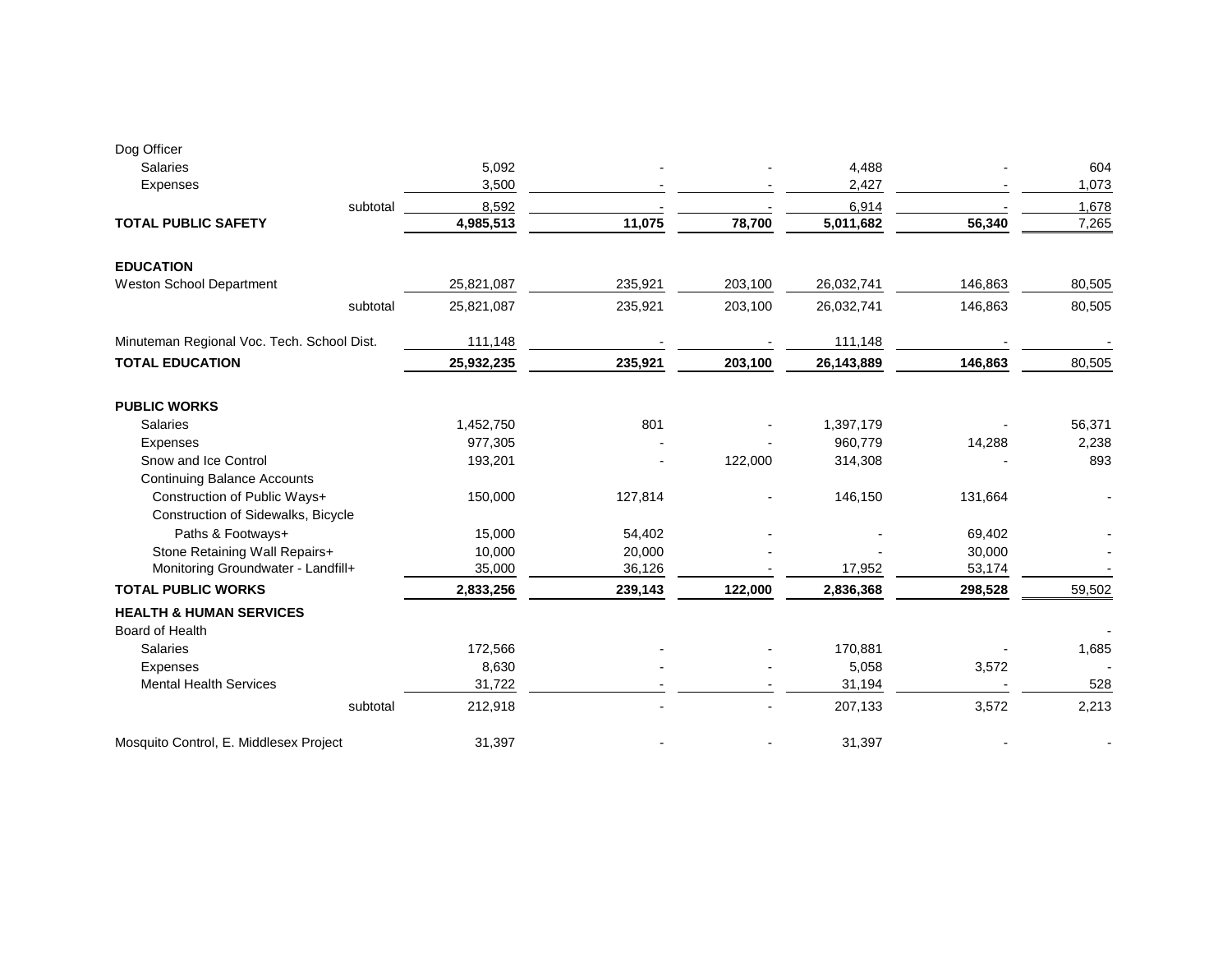| <b>TOTAL OPERATING BUDGET</b>                       | 49,270,852        | 1,020,033 | 516,627 | 48,541,232        | 1,095,123        | 1,171,157 |
|-----------------------------------------------------|-------------------|-----------|---------|-------------------|------------------|-----------|
| TOTAL CULTURAL & LEISURE SERVICES                   | 983,579           | 8,013     |         | 946,069           | 134              | 45,390    |
| subtotal                                            | 983,579           | 8,013     |         | 946,069           | 134              | 45,390    |
| Minuteman Library Network                           | 32,500            | 7,063     |         | 38,353            |                  | 1,210     |
| <b>Library Materials</b>                            | 78,200            |           |         | 77,911            |                  | 289       |
| <b>Expenses</b>                                     | 158,620           |           |         | 150,587           | 134              | 7,899     |
| <b>Salaries</b>                                     | 714,259           | 950       |         | 679,217           |                  | 35,992    |
| <b>CULTURAL &amp; LEISURE SERVICES</b><br>Libraries |                   |           |         |                   |                  |           |
| <b>TOTAL HEALTH &amp; HUMAN SERVICES</b>            | 919,214           | 128,694   | 38,000  | 897,390           | 149,252          | 39,266    |
| <b>Veterans' Benefits</b>                           | 1,000             |           |         |                   |                  | 1,000     |
| Alcohol & Drug Education Advisory Committee         | 2,000             |           |         |                   |                  | 2,000     |
| subtotal                                            | 52,392            |           | 15,000  | 38,792            |                  | 28,600    |
| <b>Expenses</b>                                     | 1,715             |           | 15,000  | 10,178            |                  | 6,537     |
| <b>Salaries</b>                                     | 50,677            |           |         | 28,614            |                  | 22,063    |
| Youth Counseling Services                           |                   |           |         |                   |                  |           |
| subtotal                                            | 146,770           | 2,246     |         | 146,890           |                  | 2,127     |
| <b>Expenses</b>                                     | 11,565            |           |         | 11,259            |                  | 306       |
| <b>Salaries</b>                                     | 135,205           | 2,246     |         | 135,631           |                  | 1,820     |
| subtotal<br>Council on Aging                        | 472,737           | 126,448   | 23,000  | 473,178           | 145,680          | 3,326     |
|                                                     |                   |           |         |                   |                  |           |
| Expenses<br>Repairs & Replacements+                 | 257,788<br>77,250 | 125,657   | 30,000  | 284,081<br>59,557 | 2,330<br>143,350 | 1,376     |
| <b>Salaries</b>                                     | 137,699           | 791       | (7,000) | 129,540           |                  | 1,950     |
| <b>Brook School Apartments</b>                      |                   |           |         |                   |                  |           |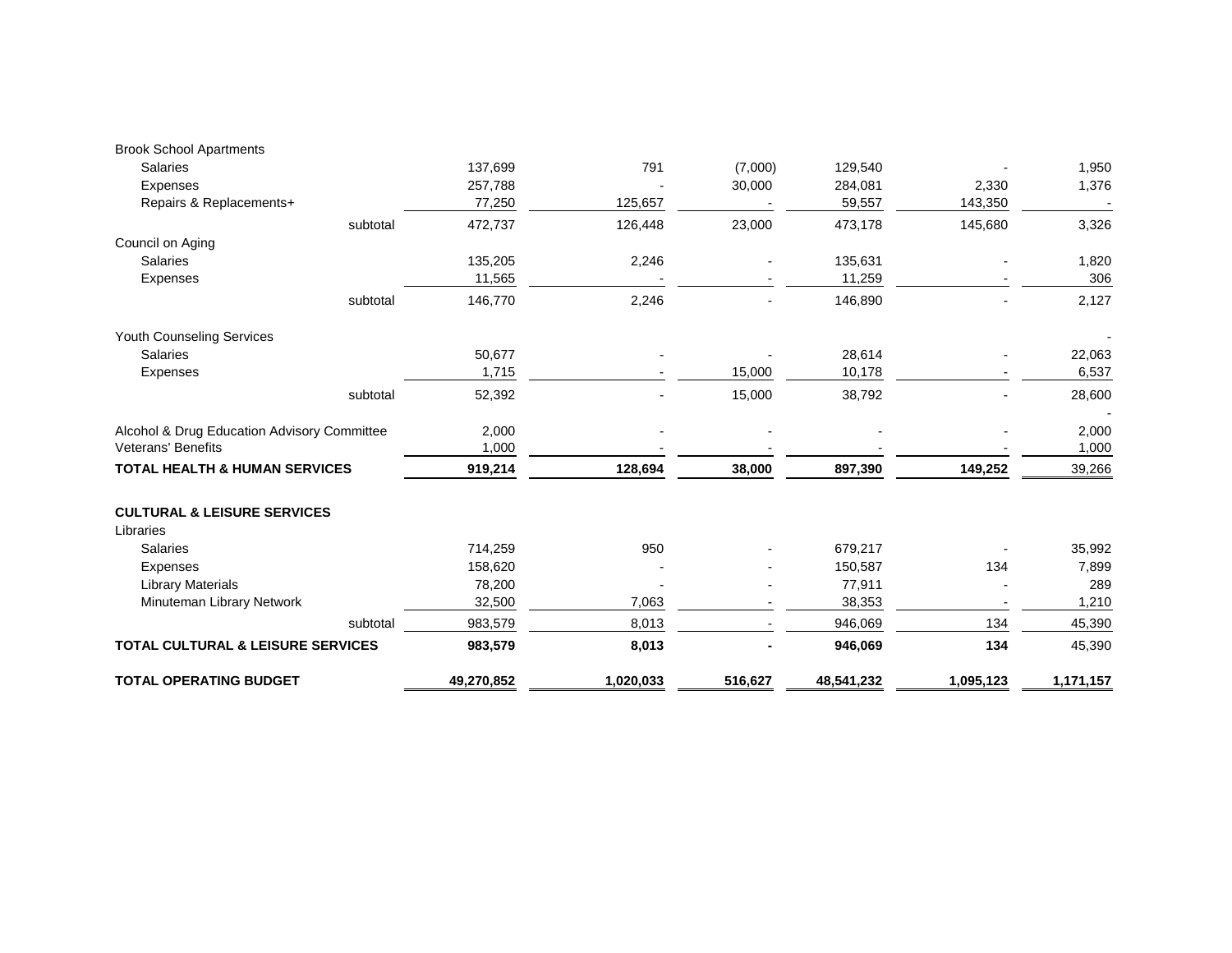#### **EXCLUDED DEBT**

| <b>STATE ASSESSMENT</b>                               |         |                     |                      | 233,082              |                          | (233, 082)          |
|-------------------------------------------------------|---------|---------------------|----------------------|----------------------|--------------------------|---------------------|
| <b>TOTAL INTERFUND TRANSFERS</b>                      | 493,466 | 10,850,670          |                      | 11,342,136           |                          | 2,000               |
| Transfer to Recreation Enterprise Fund                | 295,266 |                     |                      | 295,266              |                          |                     |
| Trf to Other Post Employment Benefit                  | 10,000  |                     |                      | 10,000               | ۰                        |                     |
| Transfer to Brook School Stabilization                | 88,200  |                     |                      | 86,200               |                          | 2,000               |
| Transfers to Stabilization fund                       | 100,000 |                     |                      | 100,000              | $\overline{\phantom{0}}$ |                     |
| <b>Transfers to Capital Fund</b>                      |         | 10,850,670          |                      | 10,850,670           |                          |                     |
| <b>INTERFUND TRANSFERS</b>                            |         |                     |                      |                      |                          |                     |
| <b>TOTAL EXCLUDED DEBT</b>                            |         | 6,033,172           | 1,613,400            | 7,409,333            |                          | 237,238             |
| <b>Total of Maturing Debt</b>                         |         | 4,412,774           |                      | 4,412,774            |                          |                     |
| Principal Payments on Permanent Debt                  |         | 4,412,774           |                      | 4,412,774            |                          |                     |
| <b>Total Interest on Debt</b><br><b>Maturing Debt</b> |         | 1,620,398           | 1,613,400            | 2,996,559            |                          | 237,238             |
| Interest on Debt<br><b>Bond Anticipation Notes</b>    |         | 1,590,320<br>30,078 | 509,530<br>1,103,870 | 2,104,280<br>892,279 |                          | (4, 430)<br>241,669 |
| <b>Interest on Debt</b>                               |         |                     |                      |                      |                          |                     |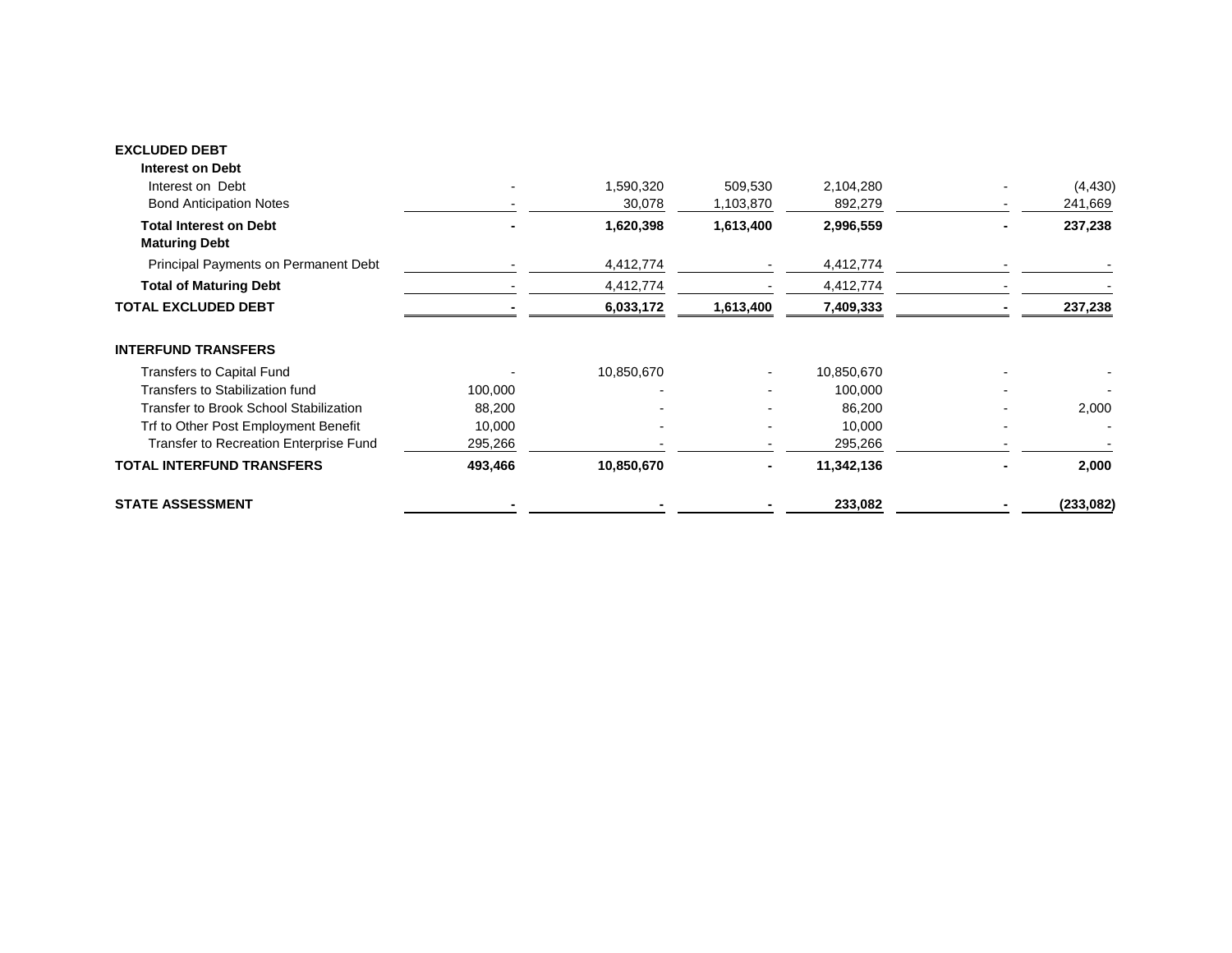#### **BALANCES CARRIED FORWARD FROM PRIOR FISCAL YEARS:**

| <b>TOTAL GENERAL FUND</b>                                                                                                 | 49,764,318 | 18,302,197 | 2,130,027 | 67,765,373 | 1,223,631 | 1,207,538 |
|---------------------------------------------------------------------------------------------------------------------------|------------|------------|-----------|------------|-----------|-----------|
| <b>PRIOR FISCAL YEARS</b><br><b>Expenditures from Fiscal 2005 Appropriations</b><br><b>Carried Forward to Fiscal 2006</b> |            | 242,026    |           | 211,801    |           | 30,225    |
| <b>Continuing Balances Carried Forward</b>                                                                                |            | 156,296    |           | 27,788     | 128,508   |           |
| <b>Recreation Pickup Truck</b>                                                                                            |            | 142        |           |            | 142       |           |
| Cemetery Signage                                                                                                          |            | 415        |           |            | 415       |           |
| <b>Linwood Cemetery Entrance</b>                                                                                          |            | 10,000     |           |            | 10,000    |           |
| Reconstruct Roadway-Linwood                                                                                               |            | 29,387     |           |            | 29,387    |           |
| Improve/ Develop Cemetery                                                                                                 |            | 55,525     |           | 25,000     | 30,525    |           |
| Parks Tree Maintenance                                                                                                    |            | 4,427      |           |            | 4,427     |           |
| Cemetery Tree Maintenance                                                                                                 |            | 4,707      |           |            | 4,707     |           |
| Large Meter replacement                                                                                                   |            | 207        |           |            | 207       |           |
| Water Professional & Consult                                                                                              |            | 500        |           |            | 500       |           |
| <b>Guard Rail Rehab</b>                                                                                                   |            | 28,244     |           |            | 28,244    |           |
| <b>GIS Needs Assessment</b>                                                                                               |            | 882        |           |            | 882       |           |
| DPW Equipment                                                                                                             |            | 8,028      |           |            | 8,028     |           |
| School Continuing Balance acct                                                                                            |            | 6,250      |           |            | 6,250     |           |
| Cell Improvements                                                                                                         |            | 356        |           |            | 356       |           |
| Repair/Maintain Town Hall                                                                                                 |            | 2,790      |           | 2,053      | 737       |           |
| Repair/Maintain Buildings                                                                                                 |            | 2,651      |           | 735        | 1,916     |           |
| Study Vehic & Pedest Traffic                                                                                              |            | 1,786      |           |            | 1,786     |           |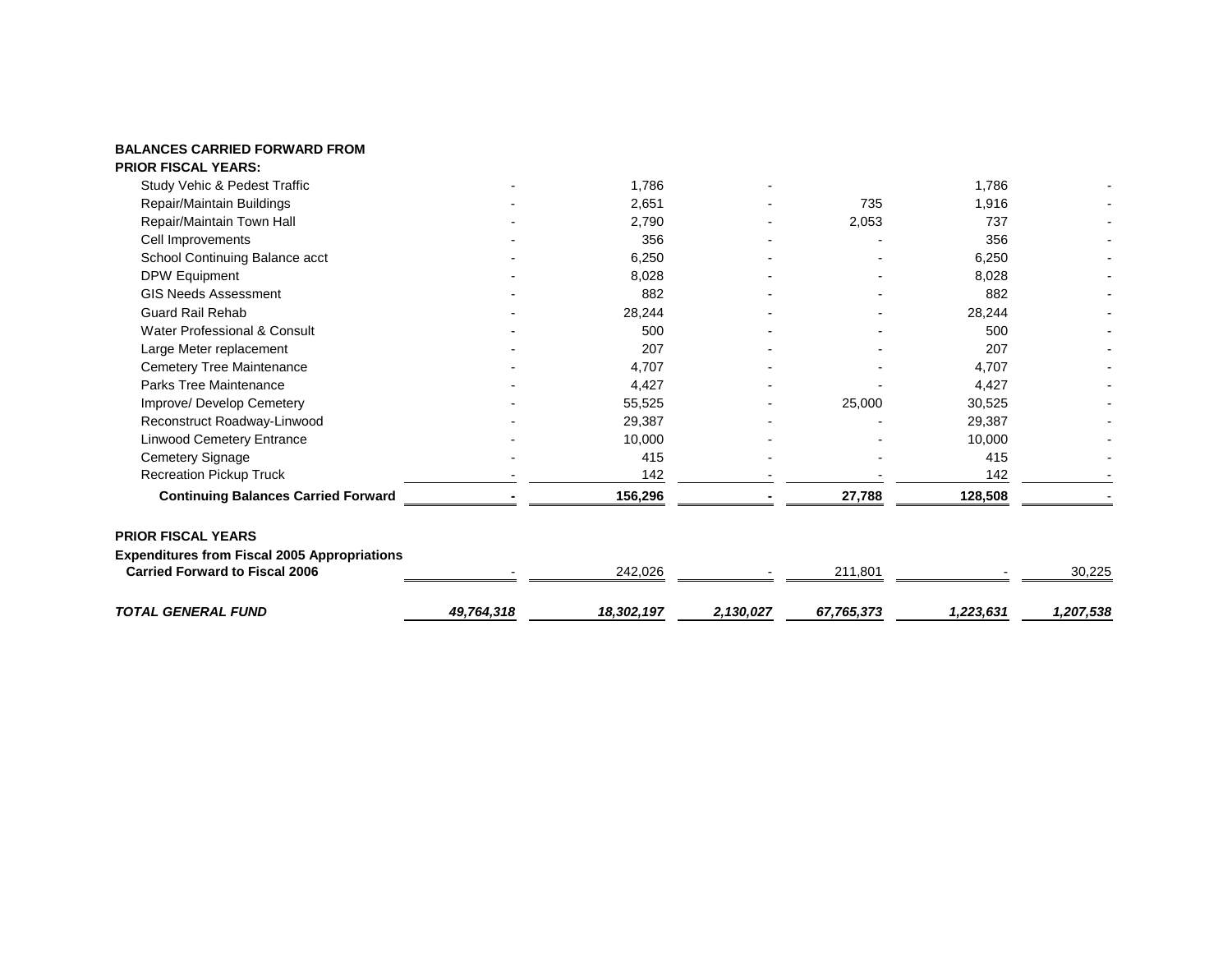|  | <b>WATER ENTERPRISE FUND</b> |  |
|--|------------------------------|--|
|--|------------------------------|--|

| Art 26,02 - Church / Summer+                  |              | 31,189.00  | 31,189.00    |           |           |
|-----------------------------------------------|--------------|------------|--------------|-----------|-----------|
| Art 22.02 - DPW Vehicle+                      |              | 234.00     | 234.00       |           |           |
| Newton Street Appurtenance+                   |              | 34,753.00  | 34,753.00    |           |           |
| Water system Equipment+                       |              | 120,000.00 | 120,000.00   |           |           |
| Doublet Hill Storage+                         |              | 1,614.00   | 1,614.00     |           |           |
| Wellesley Street Pumping+                     |              | 48,800.00  | 48,800.00    |           |           |
| Water Meter Replacement+                      |              | 20,000.00  | 20,000.00    |           |           |
| <b>Transfer to General Fund</b>               | 235,064.00   |            | 235,064.00   |           |           |
|                                               |              |            |              |           |           |
| <b>Totals - Water Enterprise Fund</b>         | 2,087,433.00 | 254,854.23 | 2,273,298.67 | 17,598.43 | 51,390.13 |
| <b>RECREATION ENTERPRISE FUND</b>             |              |            |              |           |           |
| Salaries                                      | 734,585.00   | 366.08     | 682,842.79   |           | 52,108.29 |
| Expenses                                      | 463,650.00   | 30,200.00  | 472,546.12   |           | 21,303.88 |
| <b>Community Center</b>                       | 73,200.00    | 8,000.00   | 80,524.12    |           | 675.88    |
| Prior fiscal year expenditures paid in FY06 : |              |            |              |           |           |
| <b>Salaries</b>                               |              | 3,000.00   | 2,924.29     |           | 75.71     |
| Expenses                                      |              | 7,597.29   | 7,397.29     |           | 200.00    |
| <b>Community Center Expenses</b>              |              | 475.00     | 475.00       |           |           |
| <b>Totals-Recreation Enterprise Fund</b>      | 1,271,435.00 | 49,638.37  | 1,246,709.61 |           | 74,363.76 |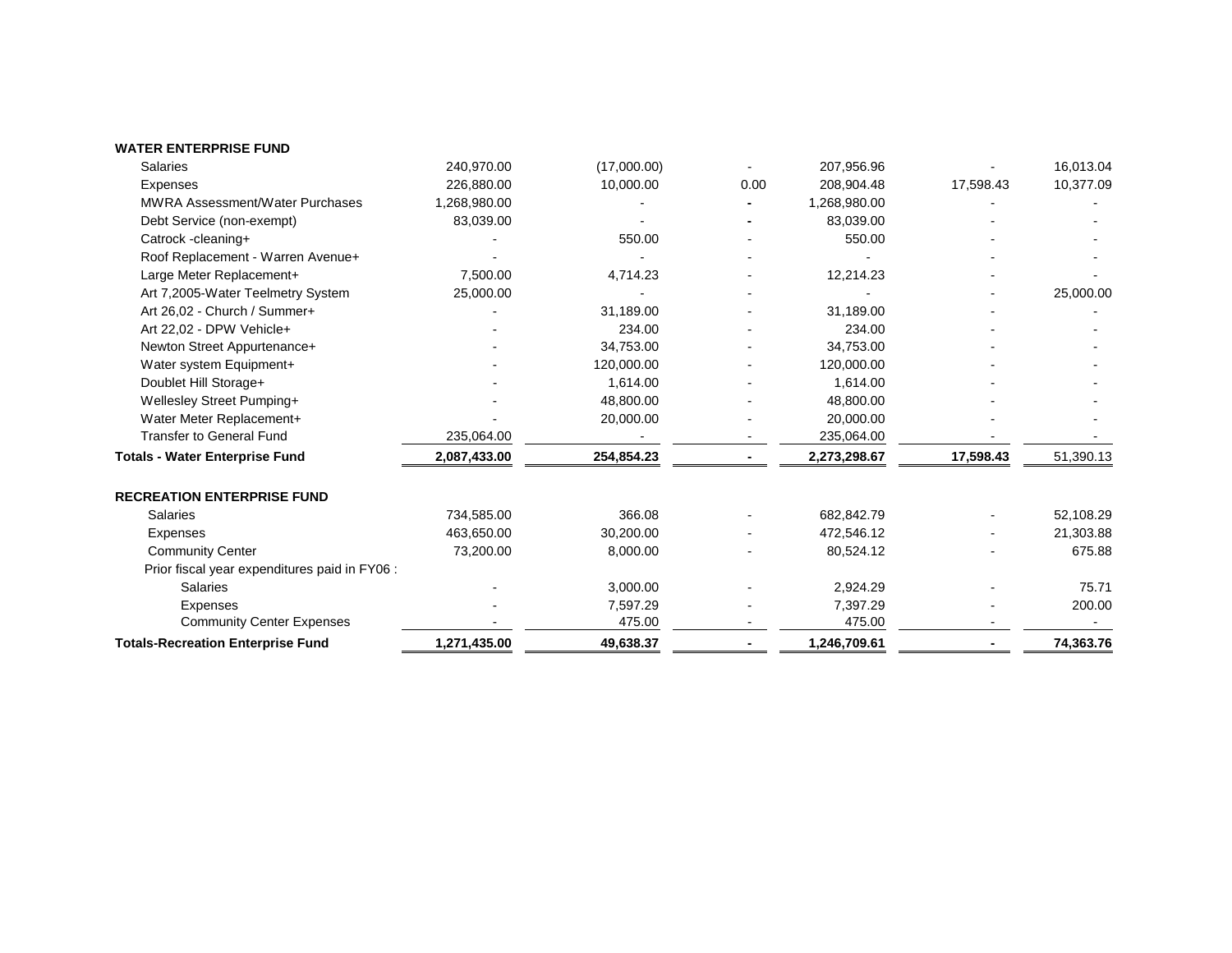# **AUTHORIZED & UNISSUED DEBT**

| <b>DATE</b>       |                                        | <b>AMOUNT</b>      | <b>UNISSUED</b> | <b>AUTHORIZED</b> | <b>PAYDOWNS</b> | <b>ISSUED</b> | <b>UNISSUED</b> |
|-------------------|----------------------------------------|--------------------|-----------------|-------------------|-----------------|---------------|-----------------|
| <b>AUTHORIZED</b> | <b>PURPOSE</b>                         | <b>AUTHORIZED</b>  | <b>FY2005</b>   | <b>IN FY2006</b>  | <b>FY2006</b>   | <b>FY2006</b> | <b>FY2006</b>   |
| 5/11/1974         | Conservation (ART 13, 1/99)            | \$<br>1,300,000 \$ | 265,000 \$      | $-$ \$            | $-$ \$          | $-$ \$        | 265,000         |
| 11/20/1995        | Computer Software                      | 265,000            | 25,000          |                   |                 |               | 25,000          |
| 11/20/1995        | Computer Hardware                      | 245,000            | 21,000          |                   |                 |               | 21,000          |
| 5/12/1997         | Purchase Church St. Land               | 1,700,000          |                 |                   |                 |               |                 |
| 10/20/1997        | Engineering - Sewerage                 | 50,000             | 30,000          |                   |                 |               | 30,000          |
| 1/6/1999          | Sewage Treatment (ART 3)               | 366,000            | 27,000          |                   |                 |               | 27,000          |
| 11/14/2000        | Affordable Housing (ART 7)             | 120,000            | 120,000         |                   |                 |               | 120,000         |
| 3/12/2001         | Elem. Sch. Renov. (ART 1)              | 29,871,000         | 19,774,000      |                   | 5,329,786       | 10,957,557    | 3,486,657       |
| 3/12/2001         | Sew. Disp. Town Bldg. (ART2)           | 250,000            | 50,000          |                   |                 |               | 50,000          |
| 6/18/2001         | Elem. Sch. Renov. (ART 1)              | 5,130,000          | 5,130,000       |                   | 5,130,000       |               |                 |
| 5/15/2002         | Retaining Wall Rehab (ART 20)          | 100,000            | 100,000         |                   |                 |               | 100,000         |
| 5/15/2002         | Surface Drains (ART 21)                | 300,000            | 285,000         |                   |                 |               | 285,000         |
| 5/15/2002         | Case Complex Roadways (ART 23)         | 150,000            | 140,000         |                   |                 |               | 140,000         |
| 5/15/2002         | Roadways Rehab. (ART 24)               | 100,000            |                 |                   |                 |               |                 |
| 5/15/2002         | Water Sys. Equip. w/ MWRA (ART 26)     | 225,000            | 22,670          |                   |                 |               | 22,670          |
| 5/15/2002         | Water Sys. Equip. (ART 27) Newton St.  | 135,000            |                 |                   |                 |               |                 |
| 5/15/2002         | Brook Sch. Apt. Arch. Serv. (ART 28)   | 325,000            |                 |                   |                 |               |                 |
| 11/25/2002        | Brook Sch. Apt. Addition (ART 11)      | 5,650,000          | 3,075,000       |                   | 143,057         | 2,655,943     | 276,000         |
| 5/12/2003         | DPW Bldg. Repairs (ART 18)             | 28,000             |                 |                   |                 |               |                 |
| 5/12/2003         | Surface Drains (ART 19)                | 200,000            |                 |                   |                 |               |                 |
| 5/12/2003         | Roadways Rehab. (ART 20)               | 100,000            |                 |                   |                 |               |                 |
| 5/12/2003         | Library Extraord. Repairs (ART 21)     | 60,000             | 60,000          |                   |                 |               | 60,000          |
| 5/12/2003         | GIS Computer Installation (ART 22)     | 200,000            |                 |                   |                 |               |                 |
| 5/12/2003         | Water Sys. Equip (ART 23)              | 250,000            | 250,000         |                   |                 | 120,000       | 130,000         |
| 5/12/2003         | Landfill Pollution Mitigation (ART 24) | 925,000            | 705,000         |                   | 7,827           |               | 697,173         |
| 5/12/2003         | School Vehicles (ART 25)               | 75,000             | 9,000           |                   |                 |               | 9,000           |
| 5/12/2003         | W.H.S./W.M.Sch. Roads/Parking (ART 26) | 50,000             |                 |                   |                 |               |                 |
| 5/10/2004         | DPW Departmental Equipment (ART21)     | 263,000            | 200,000         |                   |                 | 200,000       |                 |
| 5/10/2004         | Reconstruct/Resurface Roadways(ART22)  | 100,000            |                 |                   |                 |               |                 |
| 5/10/2004         | Surface Drains Reconstruct(ART23)      | 200,000            | 200,000         |                   |                 |               | 200,000         |
| 5/10/2004         | DPW-Building Repairs                   | 75,000             |                 |                   |                 |               |                 |
| 5/10/2004         | GIS System & Computer hw&sw(ART25)     | 200,000            | 200,000         |                   |                 | 160,000       | 40,000          |
| 5/10/2004         | Main Fire Station Roof Repairs         | 350,000            | 350,000         |                   |                 | 350,000       |                 |
| 5/10/2004         | Fire Dept - Equipment(Art27)           | 65,000             |                 |                   |                 |               |                 |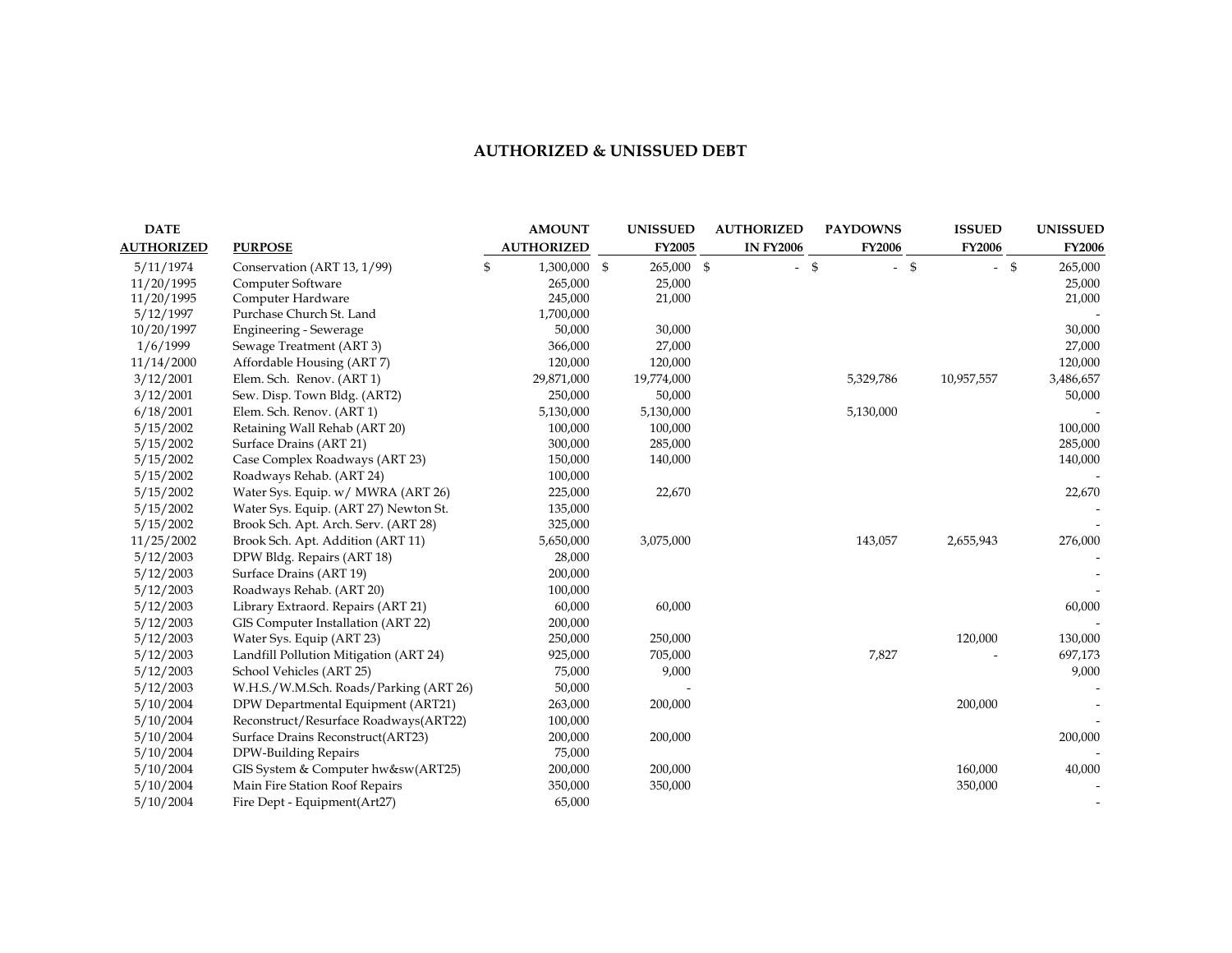#### **AUThORIZED AND UNISSUED DEBT** *(continued)*

| <b>DATE</b>       |                                            | <b>AMOUNT</b>     | <b>UNISSUED</b> | <b>AUTHORIZED</b>     | <b>PAYDOWNS</b>  | <b>ISSUED</b>    | <b>UNISSUED</b> |
|-------------------|--------------------------------------------|-------------------|-----------------|-----------------------|------------------|------------------|-----------------|
| <b>AUTHORIZED</b> | <b>PURPOSE</b>                             | <b>AUTHORIZED</b> | <b>FY2005</b>   | <b>IN FY2006</b>      | <b>FY2006</b>    | <b>FY2006</b>    | <b>FY2006</b>   |
| 5/10/2004         | School Technology (ART29)                  | 175,000           |                 |                       |                  |                  |                 |
| 5/10/2004         | DPW Salt Shed(ART30)                       | 280,000           |                 |                       |                  |                  |                 |
| 5/12/2004         | School Resurfacing / Paving(ART31)         | 50,000            |                 |                       |                  |                  |                 |
| 5/12/2004         | MS/WS Waste Water Facility (ART32)         | 150,000           | 150,000         |                       |                  |                  | 150,000         |
| 5/12/2004         | Water Dept Equipment(ART33)                | 50,000            | 50,000          |                       |                  |                  | 50,000          |
| 11/29/2004        | Fire Station 2 Extraordinary Repairs -Art3 | 250,000           | 250,000         |                       |                  | 250,000          |                 |
| 5/9/2005          | Fire Station 2 Extraordinary Repairs -Art3 | 30,000            | 30,000          |                       |                  |                  | 30,000          |
| 5/11/2005         | Affordable Housing #2(Art14)               | 250,000           | 250,000         |                       |                  |                  | 250,000         |
| 5/11/2005         | DPW Equipment Replacement-ART25            | 217,500           | 217,500         |                       |                  | 217,500          |                 |
| 5/11/2005         | DPW Roadway Improvements#4(ART26)          | 50,000            | 50,000          |                       |                  |                  | 50,000          |
| 5/11/2005         | Surface Drains #7 (ART 27)                 | 200,000           | 200,000         |                       |                  |                  | 200,000         |
| 5/11/2005         | GIS Phase #3-(ART28)                       | 70,000            | 70,000          |                       |                  |                  | 70,000          |
| 5/11/2005         | Library Roof Repairs(ART29)                | 450,000           | 450,000         |                       |                  |                  | 450,000         |
| 5/11/2005         | Fire -Ambulance Replacement-ART30          | 160,000           | 160,000         |                       |                  | 160,000          |                 |
| 5/11/2005         | Fiber Optic Network - IT (ART31)           | 400,000           | 400,000         |                       |                  | 120,000          | 280,000         |
| 5/11/2005         | Town Emergency Phone system-ART32          | 30,000            | 30,000          |                       |                  | 30,000           |                 |
| 5/11/2005         | Middle Schl Facility Heating System-ART33  | 80,000            | 80,000          |                       |                  | 80,000           |                 |
| 5/11/2005         | School Technology Equip-ART34              | 260,000           | 260,000         |                       |                  | 260,000          |                 |
| 5/11/2005         | School Parking/Improvements-ART35          | 100,000           | 100,000         |                       |                  | 87,000           | 13,000          |
| 5/11/2005         | Field School Feasibility Study(ART36)      | 50,000            | 50,000          |                       |                  |                  | 50,000          |
| 5/11/2005         | School Buses (ART 37)                      | 120,000           | 120,000         |                       |                  |                  | 120,000         |
| 5/8/2006          | Library Roof Repairs-STM                   | 275,000           |                 | 275,000               |                  |                  | 275,000         |
| 5/8/2006          | DPW Engg & Arch-ART12,06                   | 325,000           |                 | 325,000               |                  |                  | 325,000         |
| 5/8/2006          | DPW Equipment-ART13,06                     | 230,000           |                 | 230,000               |                  |                  | 230,000         |
| 5/8/2006          | Repairs to Roadways - ART14                | 50,000            |                 | 50,000                |                  |                  | 50,000          |
| 5/8/2006          | Fire Dept Equipment-ART15,06               | 350,000           |                 | 350,000               |                  |                  | 350,000         |
| 5/8/2006          | School Technology-ART16,06                 | 190,000           |                 | 190,000               |                  |                  | 190,000         |
| 5/8/2006          | School Paving-ART17,06                     | 150,000           |                 | 150,000               |                  |                  | 150,000         |
| 5/8/2006          | School Dept Equipment                      | 40,000            |                 | 40,000                |                  |                  | 40,000          |
| 5/8/2006          | School - Extraordy Repairs ART19,06        | 440,000           |                 | 440,000               |                  |                  | 440,000         |
|                   |                                            |                   |                 |                       |                  |                  |                 |
|                   | Authorized and Unissued Debt-FY06          | 54,895,500<br>-5  | 33,956,170      | \$<br>2,050,000<br>\$ | 10,610,670<br>-5 | 15,648,000<br>-5 | 9,747,500       |